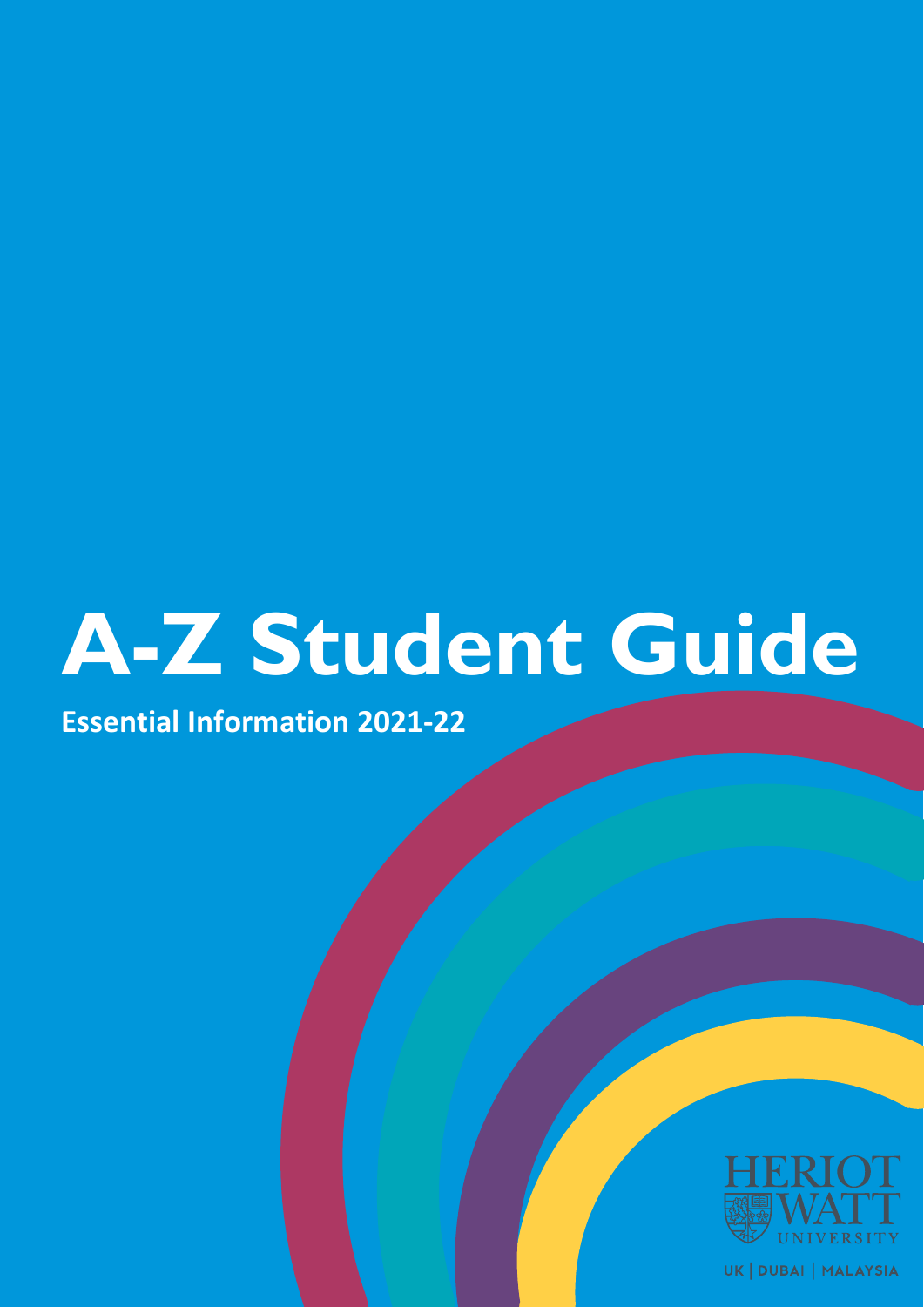

#### **Introduction**

This A to Z guide aims to provide you with essential information about the support and resources available to you as a Heriot-Watt student.

It is not meant to be exhaustive, so if it does not answer your question you should seek the assistance of your personal tutor in the first instance. Please remember that there are a range of support services in the University that are here to help you and you don't need to struggle through on your own.

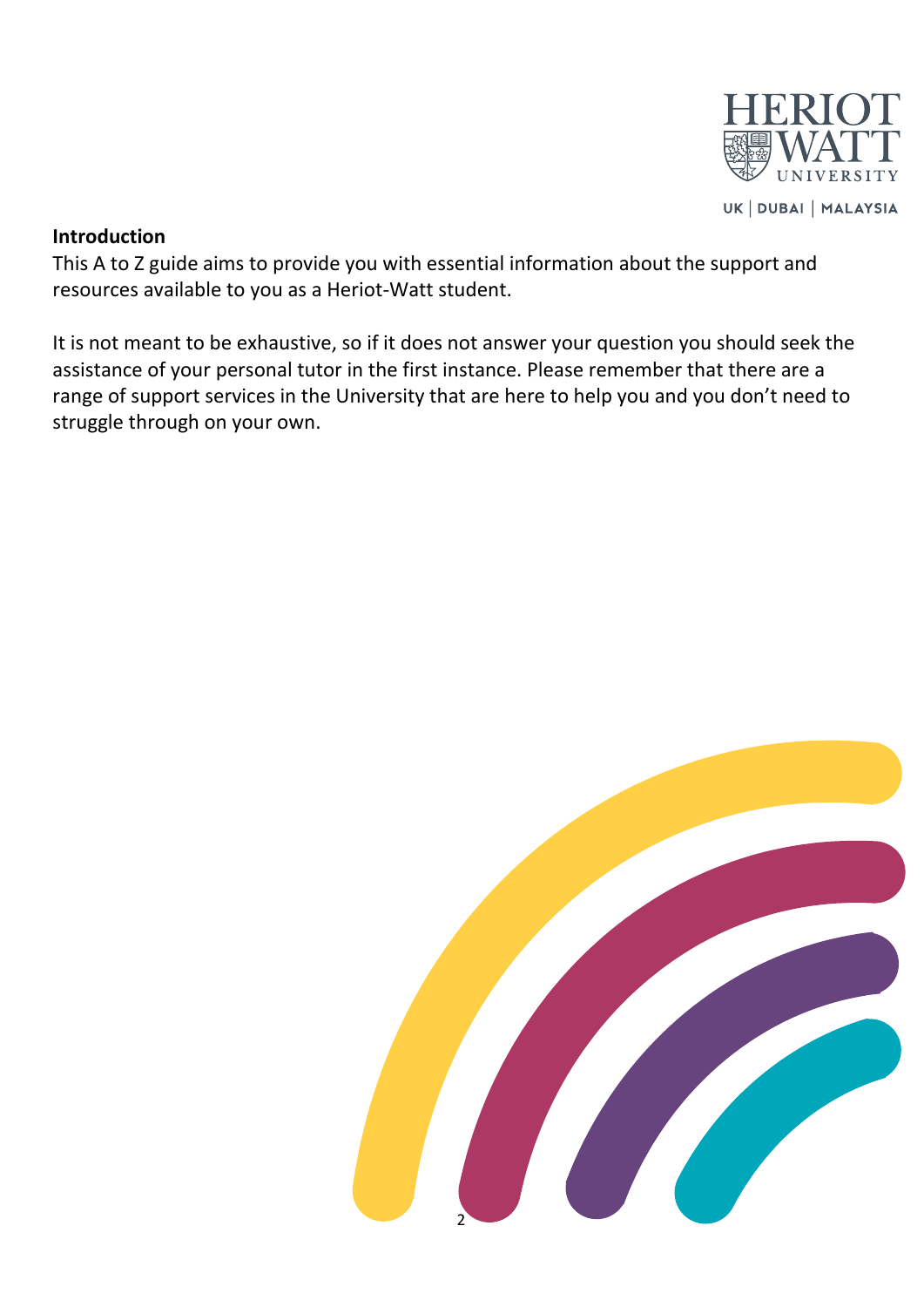This guide is arranged alphabetically under four thematic headings:

## **Learning and Teaching**

**This covers issues related to your academic study.**

## **Supporting Success**

**This covers issues relating to student life in general and the support resources available to help**

## **Our Community**

**As a Heriot-Watt student you are part of a community where we value and draw strength from our diversity, and from the range of different experiences which have brought ustogether. This section helps you to find out about events, activities and opportunities for you to meet new people and get to know other students.**

## **DevelopingYour Skills**

**It's not just knowledge of your subject that you acquire as a student, you will develop an range of skills that will not only help you study, but also help in everyday life. You will also develop skills which will help you get a job and develop your career.**

Clicking on the links in each section below allows you to find relevant information on the student web pages. Please make sure that you check myHWU the Student Portal and the University web pages throughout the year for the most up-to-date information.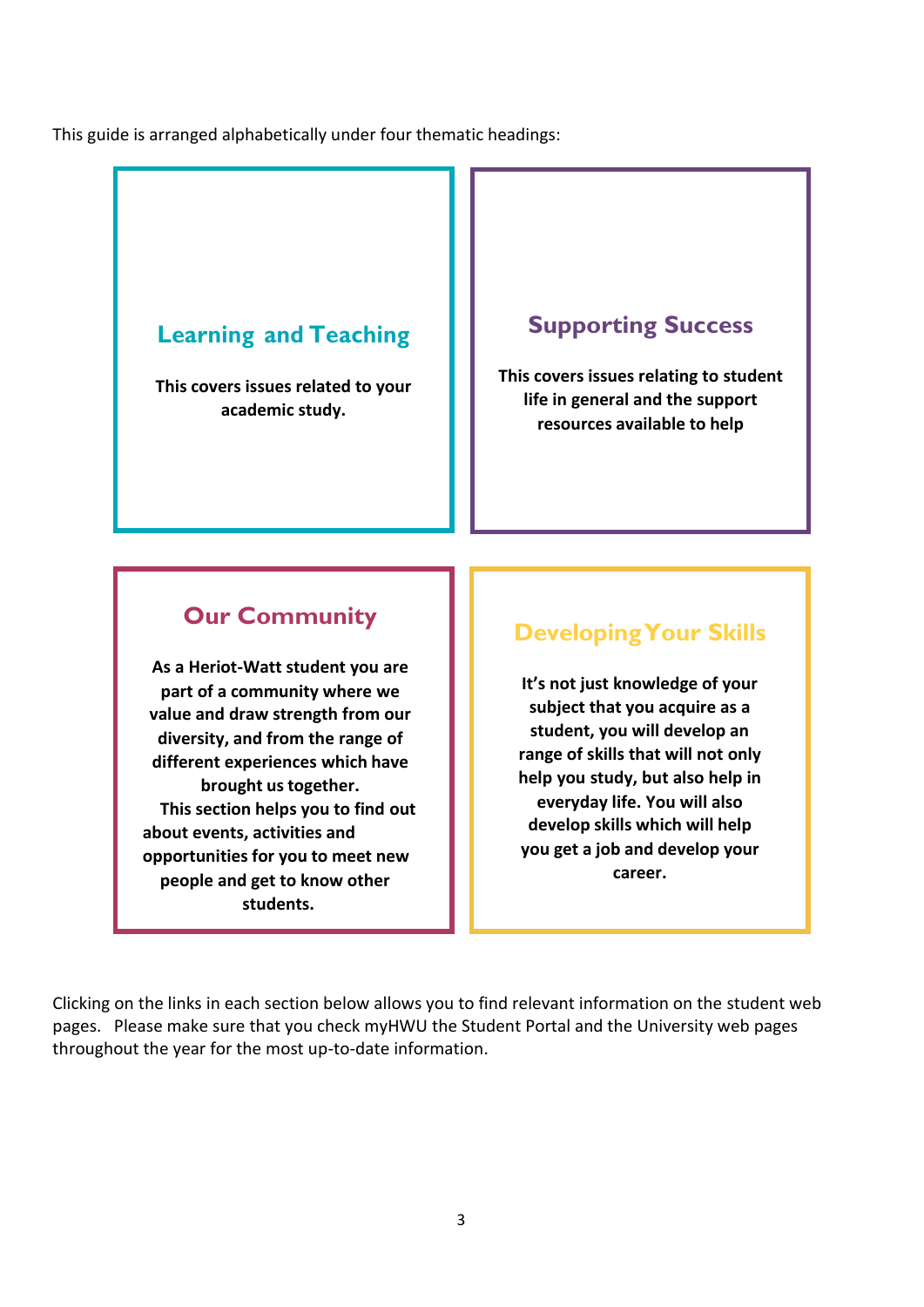## **Learning andTeaching**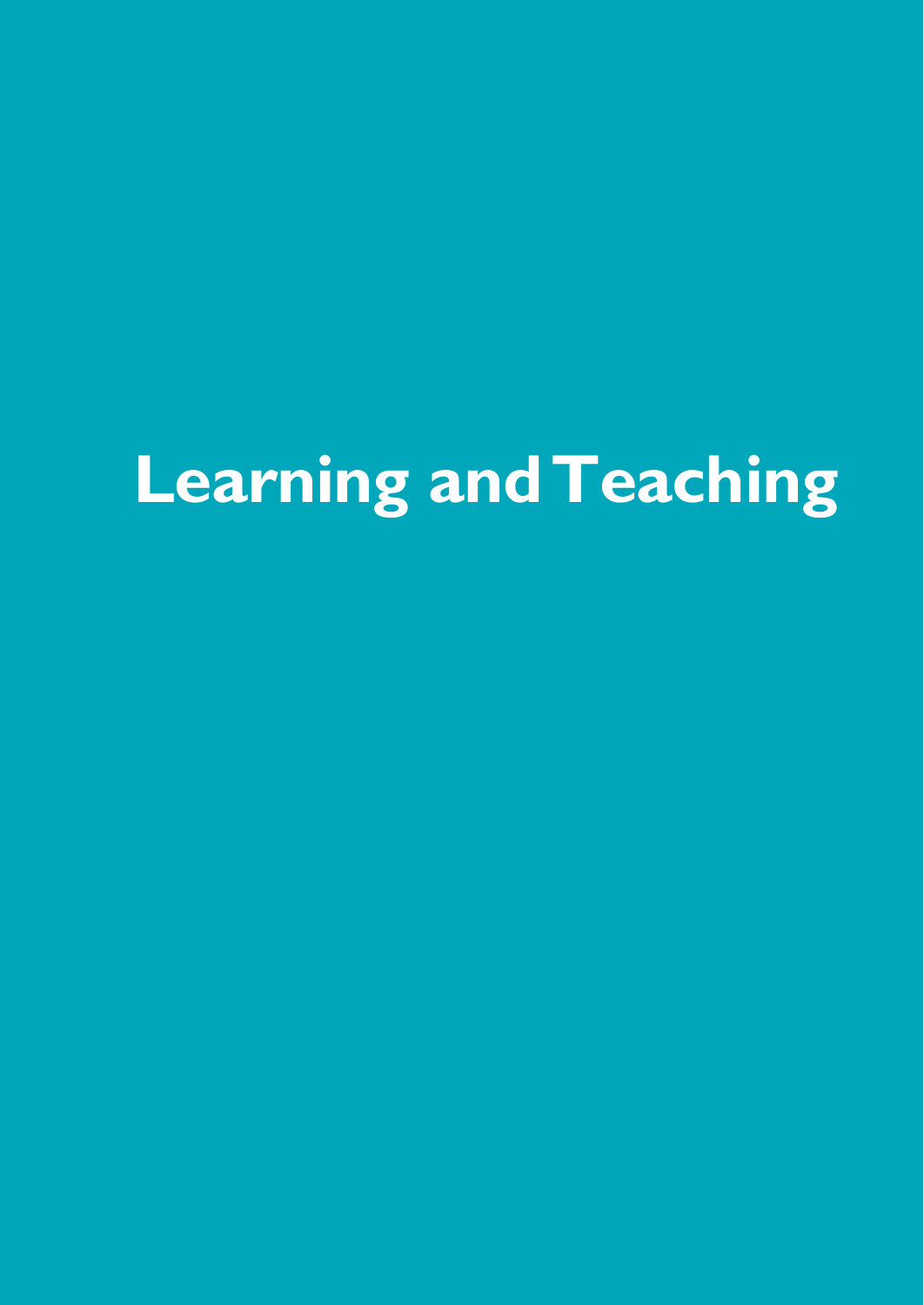## **Learning and Teaching**

#### [Academic Appeals](https://www.hw.ac.uk/students/studies/complaints/student-appeals.htm)

An academic appeal is a formal request by a student for the review of a decision made by the University on the student's progression, assessment or academic award. There are [valid and invalid grounds](https://www.hw.ac.uk/students/doc/appeal-grounds.pdf) for an appeal. Appeals cannot be made on the basis of academic judgment (for example, thinking that your work deserves a higher grade). You are strongly advised to seek advice before starting an appeal, and to try and seek an informal resolution before making a formal appeal

#### [Assessment](https://www.hw.ac.uk/students/studies/examinations.htm)

Assessment is an essential part of learning at university. Make sure you are aware of the guidelines and regulations around University assessment.

#### [Assessment Feedback](https://www.hw.ac.uk/services/docs/learning-teaching/policies/feedbackassessment-universitystatement.pdf)

Heriot-Watt University aims to support students in becoming confident, independent learners; feedback is a key part of the student learning experience, as it is designed to help students to learn and improve. It's also important to know [what to do with the feedback](https://www.hw.ac.uk/students/studies/examinations/reassessment/next-steps-post-results-help.htm) when you receive it. Please also see this guide: [Making the Most of Assessment and Feedback: A Guide for Students](https://lta.hw.ac.uk/wp-content/uploads/08_student-assessment-guide.pdf)

#### [Assessment Results](https://www.hw.ac.uk/uk/students/studies/examinations/results.htm)

Once your course results have been released, you will automatically be sent an email (to your Heriot-Watt email address) to inform you that new assessment results are available online to view/download via the [Student Self-Service.](https://myhwu.hw.ac.uk/HWSAS8/twbkwbis.P_WWWLogin) Guidance is available on the [results and the grading system](https://www.hw.ac.uk/uk/students/studies/examinations/supplementary-information.htm) used by the University.

#### [Changing Your Course](https://www.hw.ac.uk/uk/students/studies/record/change-course-programme.htm)

If you wish to change your course you can do this [online](http://www.hw.ac.uk/selfservice) after you complete online enrolment up until the end of the second week of the semester. To swap a course you go to the 'Student menu' in self-service and select 'Course Swap'. There is further guidance online as you follow the process.

Learning, teaching and assessment will be delivered through a combination of online and face-toface methods as part of the University's Responsive Blended Learning Approach. Online activities will be delivered through Canvas, the University's VLE. Prompt course registration will ensure that you are able to participate in all online activities.

#### [Changing Your Programme](https://www.hw.ac.uk/uk/students/studies/record/change-course-programme.htm)

The University recognises that students may wish to transfer to a different programme of study and will normally allow this provided that a student's prior study or subject knowledge meets the entry requirements of the new programme. Transferring after year 1 may be difficult without repeating stages of study. If you are considering changing to another Heriot-Watt programme please make sure you discuss this with your personal tutor and see the following advice.

- Think carefully about what you want to study instead
- Access all sources of information about any alternative programme. Find out who the programme contact is, what the entry requirements are and what careers it might lead to. You can find out the programme contact by contacting the School Office. Find out if you would you have to repeat a year.
- Talk to programme staff and students who are currently studying the programme.
- Remember, it is not automatic that you will be allowed to transfer to a different programme.
- If you are able to transfer, make sure you complete the correct forms and have the appropriate approval. Your new programme leader can advise you on this.
- You may have to repeat a year on your new programme, e.g. start again at Year 1, in which case you should check with your funding body what financial support will be available if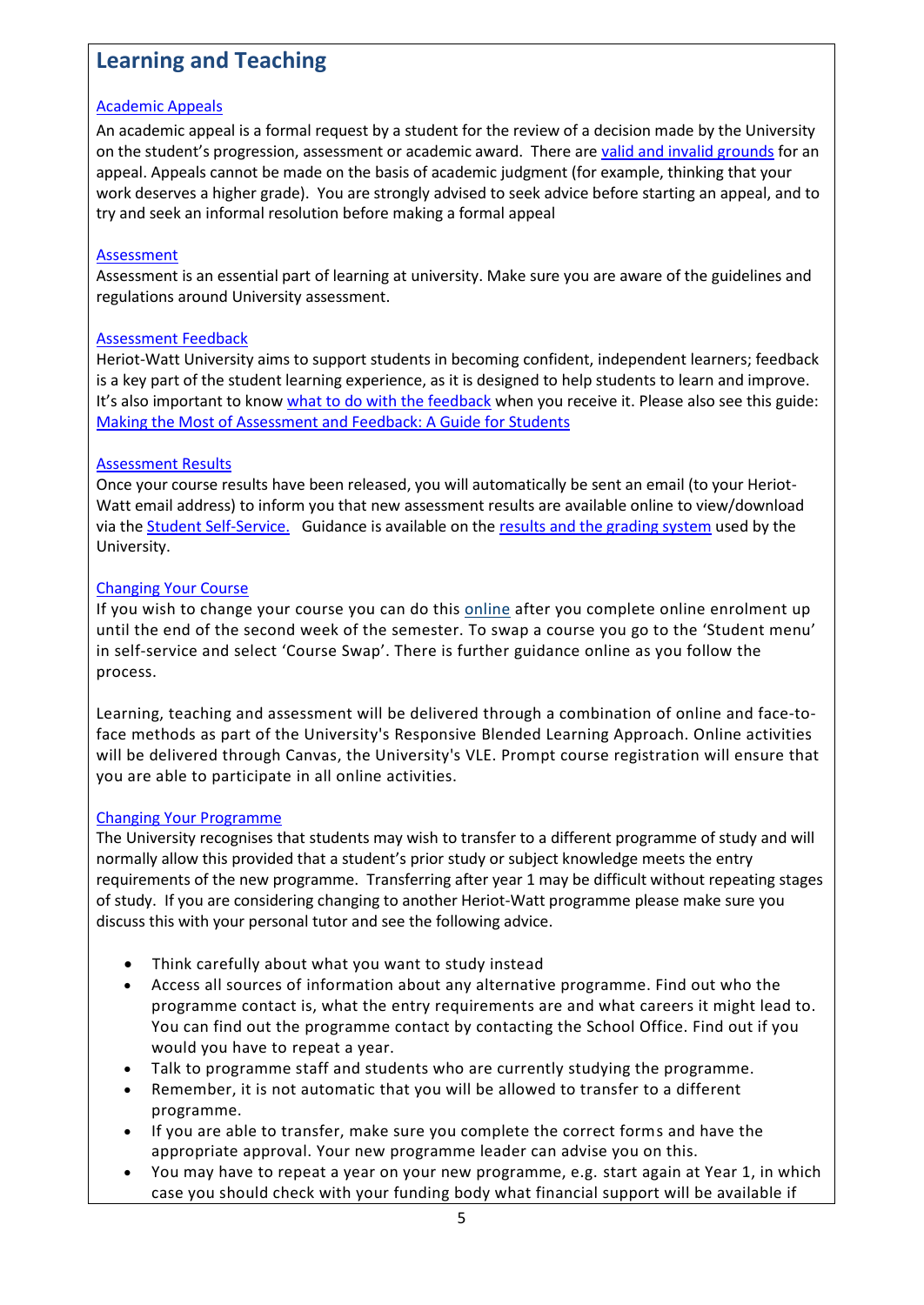you do this. Repeat funding can sometimes be offered but this will depend on your circumstances.

#### [Examinations and Examination Diets](https://www.hw.ac.uk/students/studies/examinations.htm)

There are three examination diets (assessment periods): December, Spring and Summer.

#### [Exam Conduct and ID Checks](https://www.hw.ac.uk/uk/students/studies/examinations/exam-conduct-id-checks.htm)

Make sure you know what is required and permitted within each of your exams and understand the University exam conduct.

#### [Exam Timetables](https://www.hw.ac.uk/students/studies/examinations/timetables.htm)

Information on the exam timetable and when it will be available. Please note that exam timetables are subject to change so check regularly – we recommend checking the morning of each exam for any adjustments.

#### [Exit Awards](https://www.hw.ac.uk/students/studies/record/awards.htm)

You will receive an award if you successfully complete your programme of study, however, if you leave the University part way through your programme, you may still have met the required criteria for receiving a Certificate of Higher Education, a Diploma of Higher Education or an Ordinary/Bachelors Degree as an exit award.

#### [External Examiners Information](https://www.hw.ac.uk/services/academic-registry/quality/qa/external-examiners.htm)

External Examiners are independent of Heriot-Watt and their role is to ensure that students are judged fairly according to the academic standards expected by the wider higher education sector. In addition, they ensure that that the processes for assessment, examination and determination of awards are sound and fairly operated, and that the quality of programmes is appropriate. Students can request copies of the External Examiners' reports for their programme by emailing [externalexaminerstaught@hw.ac.uk](mailto:externalexaminerstaught@hw.ac.uk)

#### [Periods of Study](https://www.hw.ac.uk/documents/regulations.pdf)

The University Regulations explain the maximum time allowed to complete your programme of study.

#### [Plagiarism](https://www.hw.ac.uk/uk/students/studies/examinations/plagiarism.htm)

Plagiarism is the act of taking the ideas, writings or inventions of another person and using these as if they were your own, whether intentionally or not. Here you can find out more about plagiarism, how the University responds to it and guidance on how to avoid plagiarism in your academic work. The Library also provides workshops and support on citing and referencing to avoid plagiarism.

#### [Reassessment](https://www.hw.ac.uk/students/studies/examinations/re-assessment.htm)

If you fail an assessment during the first or second semester of an academic year, then you will have to sit a reassessment for that course before being able to progress. This page contains information on reassessment procedures, how to register and pay for reassessments on your campus, reassessment diet dates, and information about additional reassessment opportunities.

#### **Recording of Lectures**

As part of the University's Responsive Blended Learning approach, learning and teaching activities may be recorded for academic purposes. Students will have access to these recordings for use in their studies, but must not download, access or use these recordings for any purpose other than their studies at the University. Equally, students must not copy or share the recordings, in whole or in part, in any way with any other party. Where students have permission from the University to record sessions as part of any reasonable adjustments to ensure the accessibility of their studies, such recordings do not fall within the scope of this guidance. New and continuing students will be invited to sign up to these requirements as part of the Student Declaration at the point of enrolment.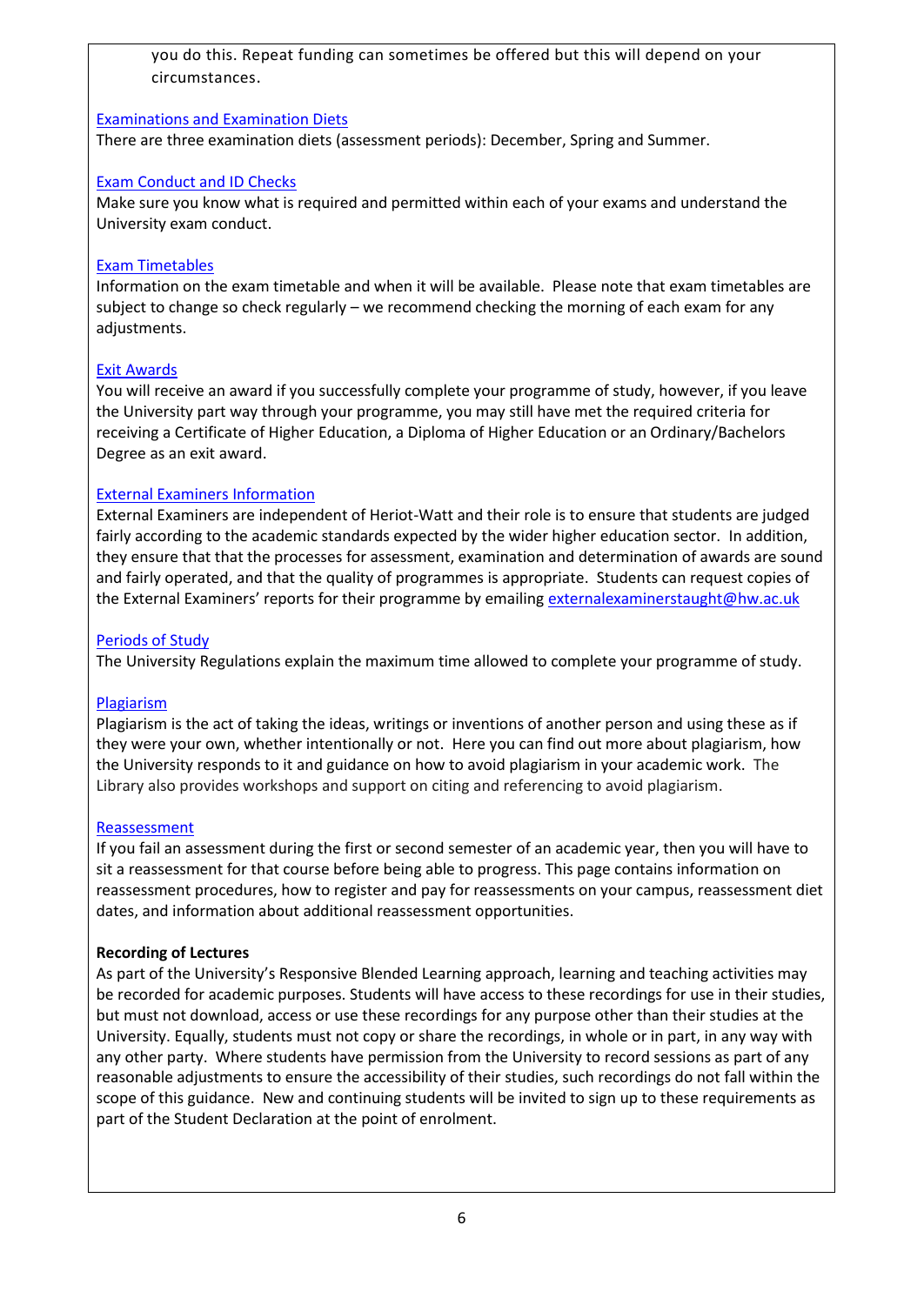#### [Responsive Blended Learning](https://lta.hw.ac.uk/resources/rbl-student-resources/)

The COVID-19 pandemic means that we have adapted the way we deliver learning and teaching across our campuses to enable us to continue to offer an inspiring learning experience, whatever pandemic-related restrictions may be in place.

#### Our approach is called **Responsive Blended Learning (RBL).**

- **Responsive** to the changing environments our students are living and learning in, to the wellbeing concerns of students and staff, and to the diversity of students' learning needs at this challenging time.
- **Blended** to combine the very best use of online and on-campus teaching, learning and student support. The exact balance of this blend of online and on-campus learning will flex depending on local conditions and individual student context.

Our Responsive Blended Learning approach means that you will be able to learn, interact and collaborate with your classmates, whether you are on campus or beginning your studies this year online. It will enable you to access materials, collaborate and learn alongside your class cohort, and build and strengthen friendships, wherever you begin your studies from. This means our response will flex with the local conditions, and with your particular circumstances. It will also allow us to safely facilitate the return of students and staff on to our campuses, when conditions allow. You can access RBL student resources [here.](https://lta.hw.ac.uk/resources/rbl-student-resources/)

As campuses reopen, there will be increasing opportunities for on-campus teaching activities. Labs, studios and maker-spaces will, when safe to do so, be opened to allow students to engage in practical activities. Tutorials and other class teaching will also resume on campus, in line with the safety guidance in your campus context. Whenever you can return, we will be here to welcome you and support you to adjust to campus life.

Details of the specific blend of on campus, online and independent study will be set out by your course teams, who will support you through your studies.

You can discuss any issues around your learning or your wellbeing with your [personal tutor](https://www.hw.ac.uk/uk/students/studies/personal-tutors.htm) and with the University's professional services.

#### [Requirements for Awards](https://www.hw.ac.uk/documents/regulations.pdf)

Refer to the regulation(s) that are appropriate for your level of study. These regulations explain the number of credits required to receive an award from the University.

#### [Recognition of Prior Learning and Credit Transfer](https://www.hw.ac.uk/uk/services/academic-registry/quality/learning-teaching/learning-and-teaching-policies.htm#R)

If you have previously been in higher education, have passed courses or have academically relevant professional experience, then this could count as credit towards your Heriot-Watt degree. In the linked page, scroll down to 'Recognition of Prior Learning & Credit Transfer to view the [policy](https://www.hw.ac.uk/services/docs/learning-teaching/policies/rplpolicy.pdf) and [procedures](https://www.hw.ac.uk/services/docs/learning-teaching/policies/rplprocedures.pdf) relating to this, as well as other information.

#### [Submission of Coursework Policy](https://www.hw.ac.uk/services/docs/learning-teaching/policies/submissionofcoursework-policy.pdf)

You will have a set submission deadline for each piece of coursework. This policy explains how the deadline works.

#### [Student Communications Policy](https://www.hw.ac.uk/uk/services/docs/learning-teaching/policies/Use_of_Approved_Channels_when_communicating_with_students.pdf)

This policy states that only approved Heriot-Watt communication tools should be used by staff in communication with students.

#### [Teaching Timetables](https://www.hw.ac.uk/students/studies/timetables.htm)

Use the link above to find out when and where your lectures, tutorials, or labs will be taking place on your campus.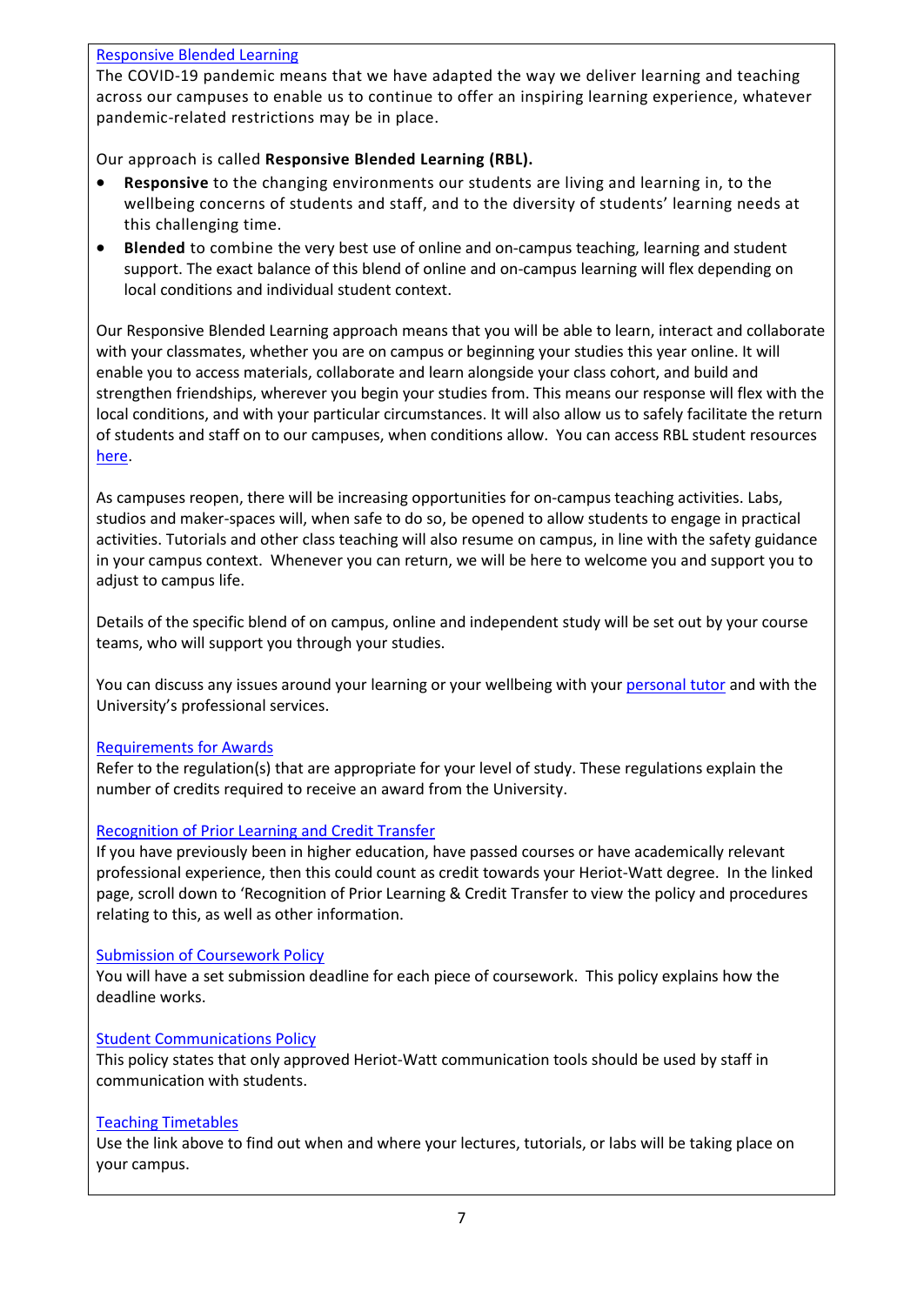#### **Virtual Learning Environment**

For the academic year 2021-22, Heriot-Watt will have a new Virtual Learning Environment (VLE) called [Canvas.](https://heriotwatt.sharepoint.com/sites/canvashub) It is an engaging and student friendly system adopted in response to student and staff feedback. Canvas is a vital learning and communication tool for you and your lecturers, so make sure you log in and check Canvas every day. For further support see the [Canvas Student Guides.](https://community.canvaslms.com/t5/Student-Guide/tkb-p/student)

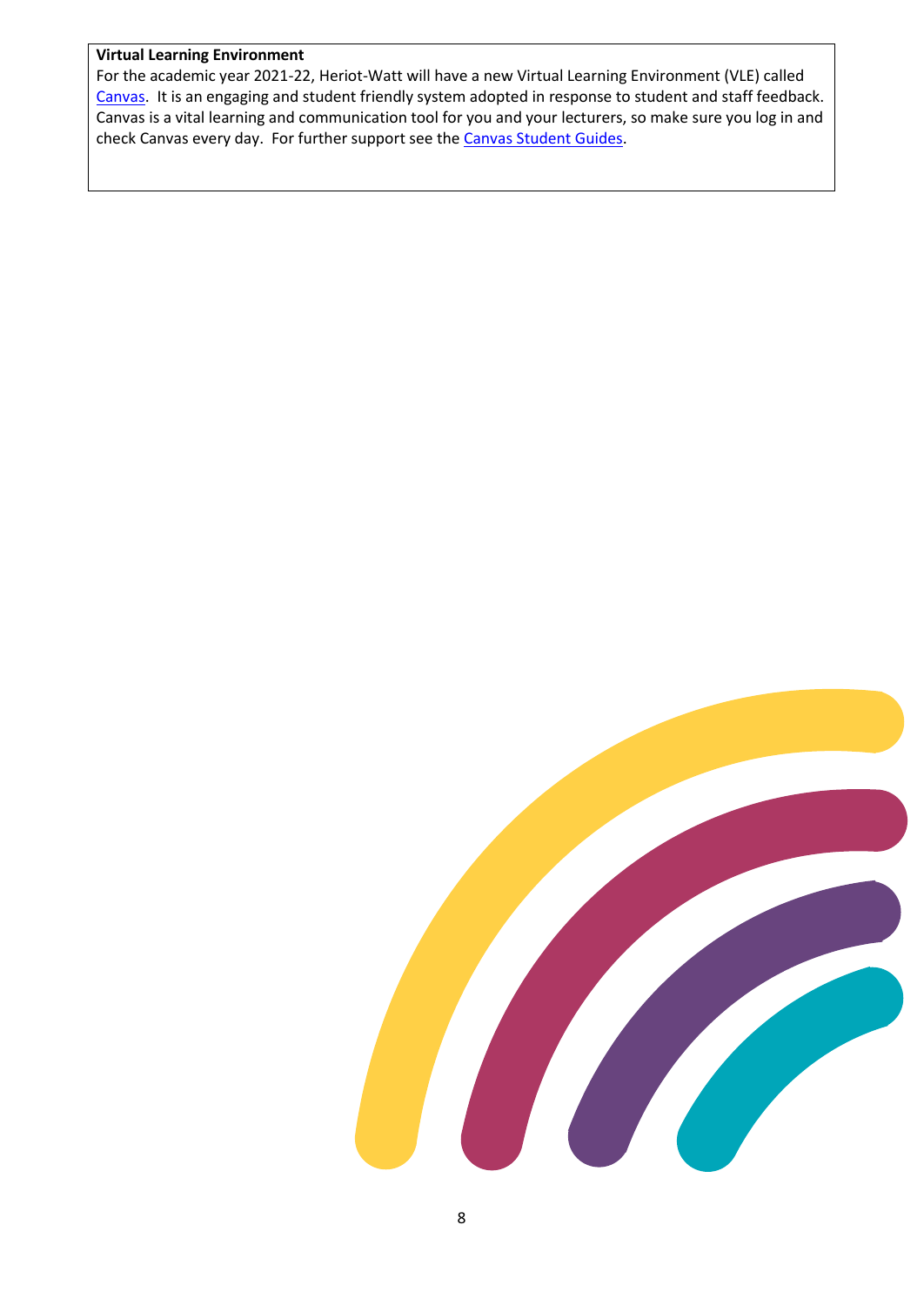**Our Community**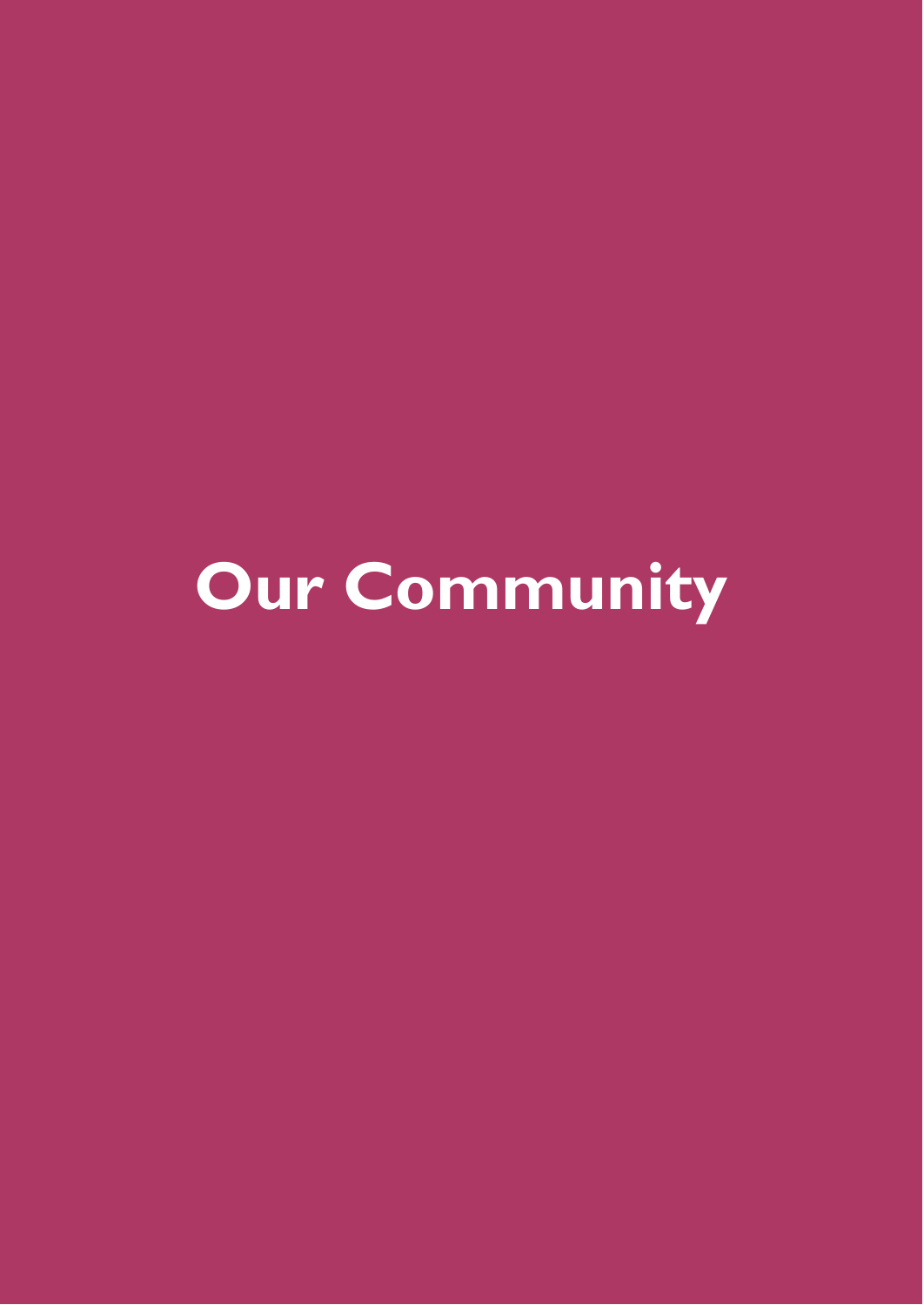## **Our Community**

#### [Alumni](https://www.hw.ac.uk/alumni.htm)

Information on the opportunities available to students after they graduate from Heriot-Watt. These include membership of The Watt Club (Heriot-Watt's alumni association), how to network and connect with other alumni, and how alumni can give back to the University after they have left.

#### **Accommodation**

Information about student accommodation at each of our campuses: [Accommodation \(Dubai Campus\)](https://www.hw.ac.uk/dubai/accommodation.htm)  [Accommodation \(Edinburgh Campus\)](https://www.hw.ac.uk/uk/edinburgh/accommodation.htm) [Accommodation \(Malaysia Campus\)](https://www.hw.ac.uk/malaysia/accommodation.htm) [Accommodation \(Scottish Borders Campus\)](https://www.hw.ac.uk/uk/borders/accommodation.htm) [Accommodation \(Orkney Campus\)](https://www.hw.ac.uk/uk/orkney/accommodation.htm)

#### **Faith and Belief**

Heriot-Watt University respects religious and cultural diversity and aims to support individuals in their religious and cultural observance.

[Faith and Belief: Edinburgh Campus](https://www.hw.ac.uk/students/health-wellbeing/edinburgh/faith/chaplaincy.htm) [Faith and Belief: Scottish Borders Campus](https://www.hw.ac.uk/students/health-wellbeing/borders/faith-and-belief.htm) [Faith and Belief: Orkney Campus](https://www.hw.ac.uk/students/health-wellbeing/orkney/faith-and-belief.htm) [Faith and Belief: Dubai Campus](https://www.hw.ac.uk/students/health-wellbeing/dubai/faith-and-belief.htm) [Faith and Belief: Malaysia Campus](https://www.hw.ac.uk/students/health-wellbeing/malaysia/faith-and-belief.htm)

#### [Heriot-Watt Values](https://strategy2025.hw.ac.uk/our-new-values/)

At Heriot-Watt, we have an established set of values that help up to nurture innovation and leadership and show our commitment to continuous development in all our activities. They are:

- **Belong** to a diverse, inclusive and international community working together across boundaries and cultures
- **Inspire** curiosity to learn and find solutions that transform lives
- **Collaborate** by working in partnership to shape the future whilst taking responsibility for our own actions
- **Celebrate** excellence and take pride in the achievements of our students, staff and alumni

#### [Residence Life](https://www.hw.ac.uk/uk/edinburgh/accommodation/residence-life.htm) (Edinburgh Campus)

Residence Life (Res Life) provide help and support for students living in University accommodation. This can be practical help and information, help with the transition to living in halls of residence, signposting to other sources of support and providing a calendar of social events.

#### **Sport and Exercise**

Opportunities for a range of sport and exercise activities are available at all our campuses. From recreational fun to competition, there's a place in the WattFamily for everyone regardless of sporting ability or experience. The Edinburgh campus is also home to [Oriam](https://oriamscotland.com/) Scotland's Sports Performance Centre.

[Sport and Exercise: Edinburgh Campus](https://www.hw.ac.uk/uk/edinburgh/sports.htm) [Sport and Exercise: Scottish Borders Campus](https://www.hw.ac.uk/uk/borders/clubs-activities.htm) [Sport and Exercise: Orkney Campus](https://www.hw.ac.uk/uk/orkney/clubs-activities.htm)  [Sport and Exercise: Dubai Campus](https://www.hw.ac.uk/dubai/clubs-activities.htm) [Sport and Exercise: Malaysia Campus](https://www.hw.ac.uk/malaysia/clubs-activities.htm)

#### [Student Partnership Agreement](https://www.hw.ac.uk/uk/services/academic-registry/quality/student-learning/student-partnership-agreement.htm)

Heriot Watt University and the Heriot Watt University Student Representative Bodies work in partnership to develop a Student Partnership Agreement (SPA) each year. The Agreement identifies the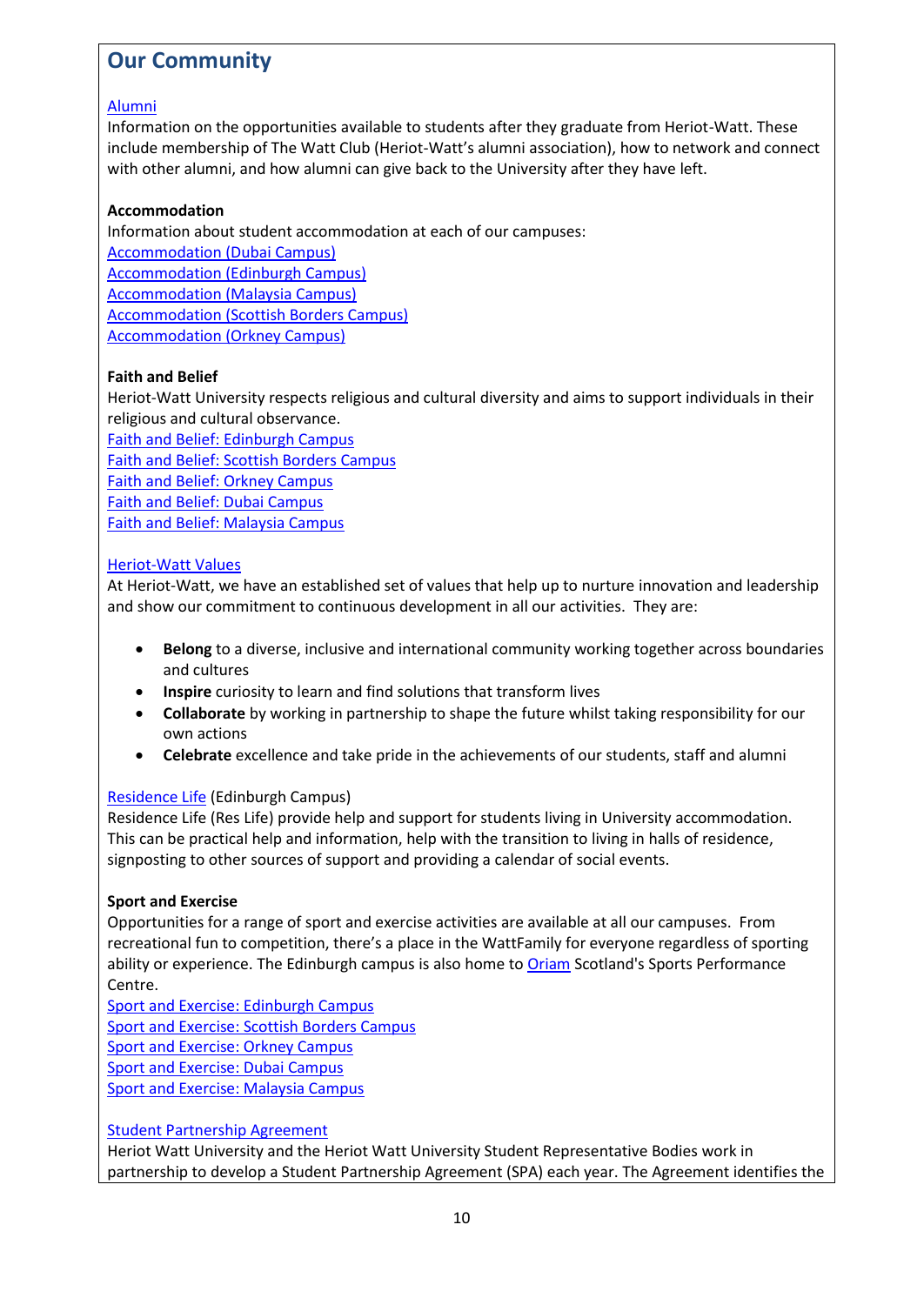main, agreed priorities for working in partnership each academic year and outlines an associated action plan.

Heriot-Watt University has a long and proud tradition of student engagement in institutional governance and decision-making and the Student Partnership Agreement sets out our ambition to continue to work in partnership across all of our campus locations, with the aim of increasing engagement with the institution, enhancing the student experience and engendering a sense of belonging to the University community.

#### **Student Representation**

All students have representative bodies for their campus who will also oversee clubs and societies and organise events for students.

[Heriot-Watt University Student Union \(Edinburgh, Orkney and Scottish Borders Campuses\)](https://www.hwunion.com/) All Heriot-Watt students at Scottish campuses are a member of the Student Union. In addition to the wide range of societies, the Student Union offers volunteering opportunities for students to get involved in and make friends and connections during their time at university. The Union regularly hold

events and host campaigns for good causes. The Student Union can also provide advice and support for all Heriot-Watt students via th[e Advice Hub](https://www.hwunion.com/advice-hub/) .

[Heriot-Watt University Dubai Student Council](https://www.hw.ac.uk/dubai/clubs-activities.htm) is the primary representative body for all students at Dubai campus. Further details can be found on the Student Council's [Facebook](https://www.facebook.com/HWUDCouncil/) page [Heriot-Watt University Malaysia Student Association](https://www.hwumsa.com/) represents students at Malaysia campus, manages clubs, implements welfare projects and organises events for students.

#### **UK Armed Forces Reservists**

The University has signed up to th[e Armed Forces Covenant](https://www.armedforcescovenant.gov.uk/) and we are committed to ensuring that current and former Armed Forces personnel and their families are treated fairly. We will ensure that students who are reservists are not disadvantaged in their studies by undertaking compulsory training and service, and this includes the consideration of [Mitigating Circumstances](https://www.hw.ac.uk/uk/students/studies/examinations/mitigating-circumstances.htm) in assessments. You can discuss any issues relating to your service with you[r personal tutor.](https://www.hw.ac.uk/uk/students/studies/personal-tutors.htm)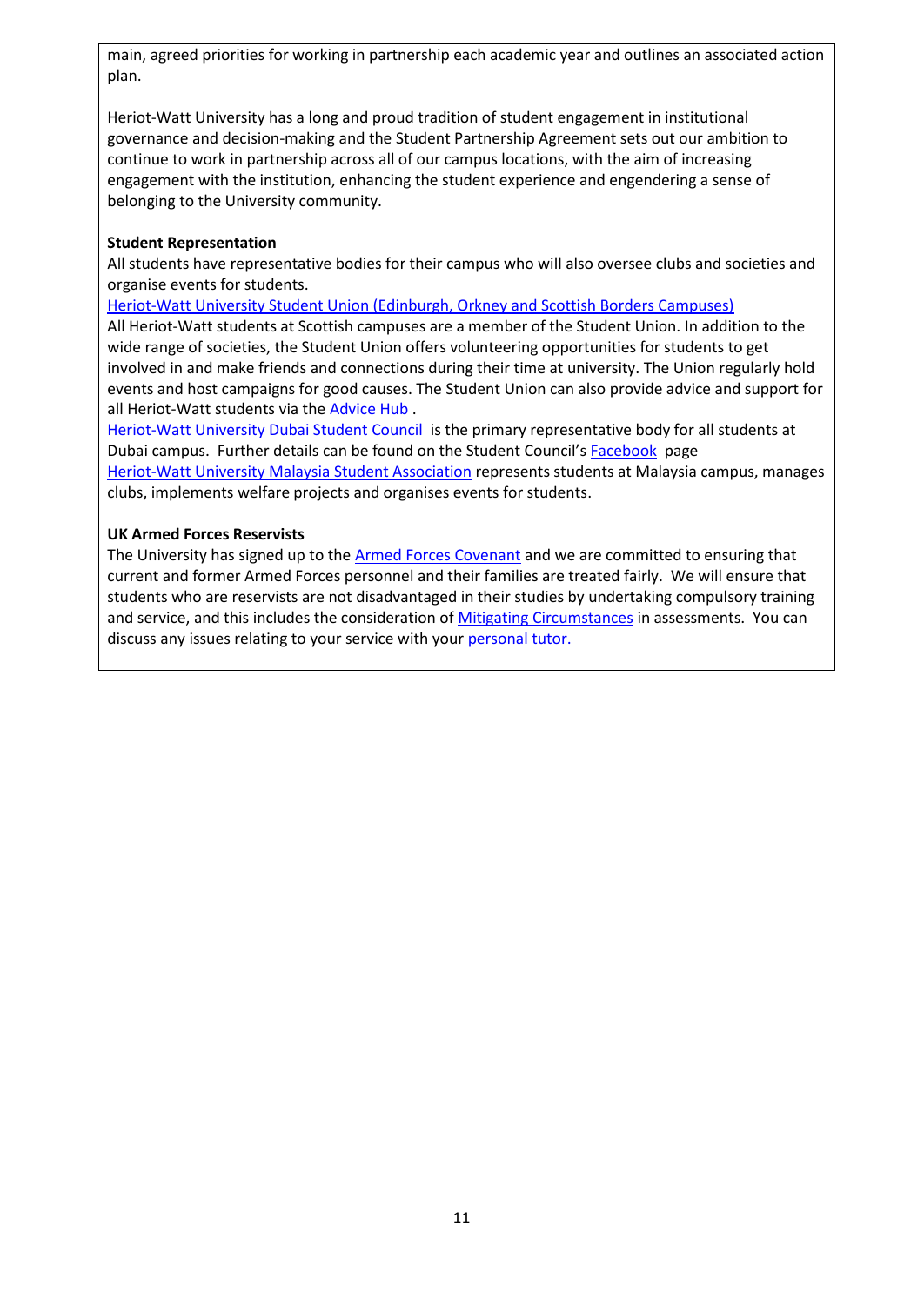## **Supporting Success**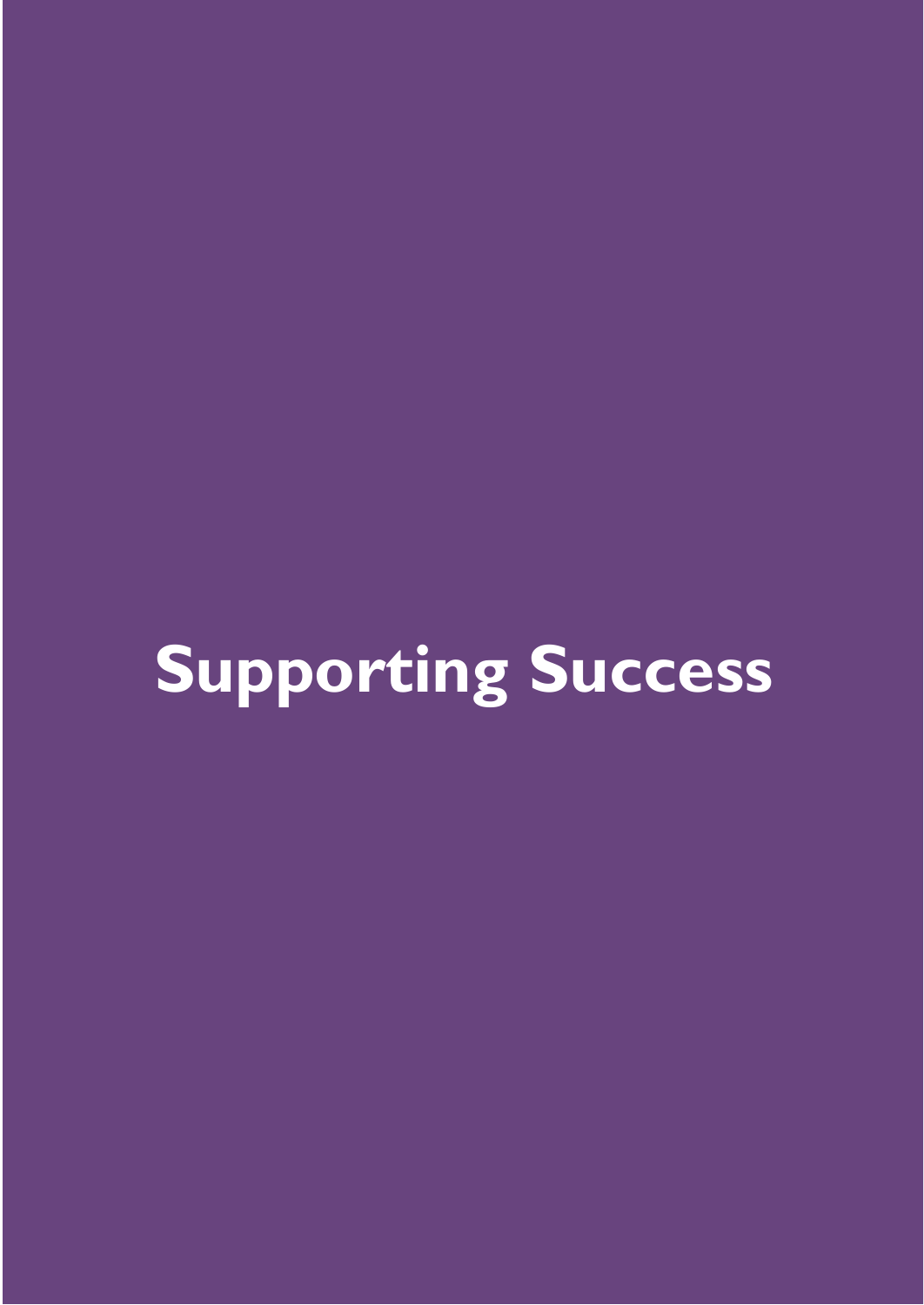## **Supporting Success**

#### [Amendment to Enrolment](https://www.hw.ac.uk/students/studies/record/amending-your-enrolment.htm)

Amendments can be made to a student's enrolment at any point during their studies. This can include Temporary Suspension of Studies, extension of study period or amendment to study level or method.

#### [Assistive Technology](https://www.hw.ac.uk/students/health-wellbeing/edinburgh/disability/assistive-technology.htm)

We have a variety of assistive technology available at Heriot-Watt University. Our Technology Assistant is here to help you with the enabling technology that we have and can assist you with any queries or support needs.

[Assistive Technology at Edinburgh Campus](https://www.hw.ac.uk/students/health-wellbeing/edinburgh/disability/assistive-technology.htm)  [Assistive Technology at Scottish Borders Campus](https://www.hw.ac.uk/students/health-wellbeing/borders/disability/assistive-technology.htm) [Assistive Technology at Orkney Campus](https://www.hw.ac.uk/students/health-wellbeing/orkney/disability/assistive-technology.htm)  [Assistive Technology at Dubai Campus](https://www.hw.ac.uk/students/health-wellbeing/dubai/determination/assistive-technology.htm) [Assistive Technology at Malaysia Campus](https://www.hw.ac.uk/uk/students/health-wellbeing/malaysia/disability/assistive-technology.htm)

#### [Attendance and Absence](https://www.hw.ac.uk/students/studies/record/attendance.htm)

It is extremely important that you keep the University informed if you are unable to attend classes. Absence may affect your academic progress, so you should discuss with your personal tutor whether you may need to temporarily suspend your studies or apply for Mitigating Circumstances. If you are unable to attend an exam or complete an assessment due to an unforeseen absence beyond your control, such as significant illness, you will need to make an application for consideration of Mitigating Circumstances in writing with supporting evidence.

#### [Care Experienced Students](https://www.hw.ac.uk/uk/student-support/care-leavers.htm) (Scottish Campuses)

We recognise that students with care experience are under-represented in higher education and are committed to offering support for you to study at Heriot-Watt. We can provide access to the advice, guidance, financial support and accommodation required to help you succeed at university. We offer a named point of contact and support within the University,

#### [Caring Responsibilities](https://www.hw.ac.uk/uk/student-support/individuals-with-care-responsibilities.htm) (Scottish Campuses)

Heriot-Watt University is committed to supporting students who are carers. A carer is anyone who cares, unpaid, for a friend or family member who due to illness, disability, a mental health problem or an addiction cannot cope without their support.

#### **Change of Address**

For legal, academic and administrative purposes it is very important that the information the University holds about you is correct and up to date, including your address details. You can check and amend your personal information by logging in t[o Student Self Service.](https://myhwu.hw.ac.uk/HWSAS8/twbkwbis.P_WWWLogin)

#### [Childcare and School Information](https://www.hw.ac.uk/uk/students/international/uk/living/childcare-school-information.htm) (Scottish Campuses)

Information on nurseries, childminders and Schools is available at this link for students at Edinburgh, Scottish Borders and Orkney Campuses. You may be eligible fo[r financial support](https://www.hw.ac.uk/study/fees/financial-support.htm) for childcare costs.

#### **[Complaints](https://www.hw.ac.uk/students/studies/complaints/complaints.htm)**

If for any reason you are unhappy with action taken (or not taken) by the University, or by the standard of service you have received, you may be able to make a formal complaint using the University's Complaints Procedure.

#### **[Counselling](https://www.hw.ac.uk/students/health-wellbeing/edinburgh/counselling.htm)**

Being a student can be a very positive experience but there are also many challenges to deal with such as being away from home, being in a new country, exam pressures and building new relationships with friends. If you are worried about any issue or are thinking about dropping out of University, we can offer you counselling, support, and information to help you deal with the difficulties you may face. It may be that you only need one appointment but can attend more if you wish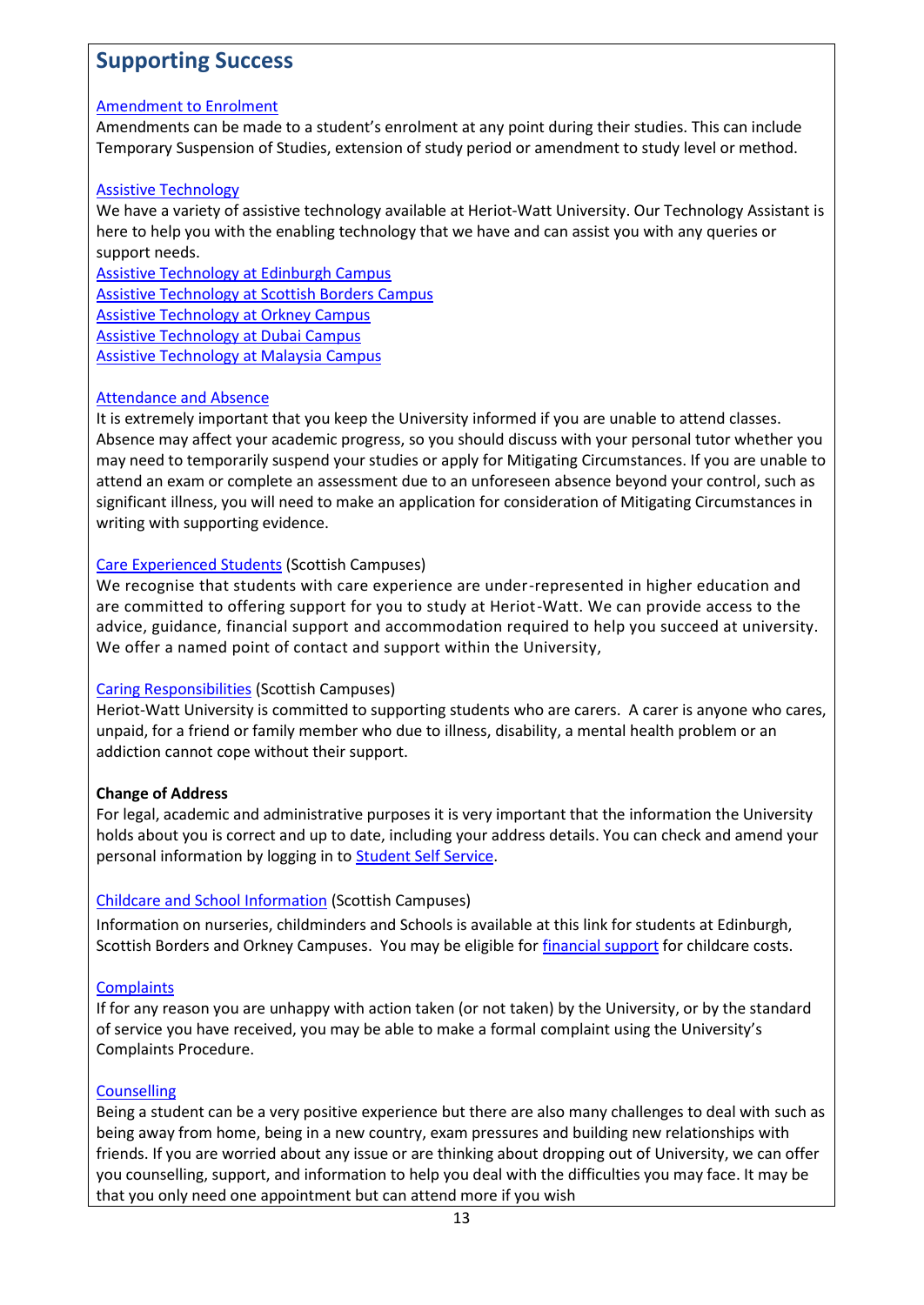#### [Data Protection](https://www.hw.ac.uk/about/policies/data-protection.htm)

Information about how the University uses and protects data.

#### [Disability Support](https://www.hw.ac.uk/students/health-wellbeing/edinburgh/disability.htm)

The Disability Service provides support for students with a range of disabilities (dyslexia and other specific learning difficulties, sensory impairment, mental health, medical and physical health conditions, Autistic Spectrum Condition). Let us know if you have a disability and we'll arrange an appointment. We also offer advice and screening if you think that you may have a disability. You may be eligible for additional funding from the Disabled Students Allowance. Drop-in times and contact details are available via the link above.

#### **[Discipline](https://www.hw.ac.uk/students/studies/record/discipline.htm)**

The University can take action against any student if they have committed an academic offence (such as plagiarism, collusion or cheating in an exam) or a non-academic offense such as improper use of, or damage to, university property, or unacceptable behaviour.

#### [Discretionary Credit](https://www.hw.ac.uk/uk/services/docs/academic-registry/examdoc3.pdf)

A student who has not achieved the minimum number of credit points necessary to qualify for consideration of an award or the minimum number of credit points to progress from one stage to another may be awarded the requisite credit points at the discretion of the Award Board or Progression Board, as appropriate.

#### [Effective Learning Service](https://heriotwatt.sharepoint.com/sites/skillshub)

Our global team of Effective Learning Advisers can provide advice and guidance on study skills for University work e.g. academic writing, study strategies, managing your time and effective group working.

#### [Email](https://www.hw.ac.uk/services/is/it-essentials/email.htm)

Make sure you keep checking your Heriot-Watt email at least every day and use it if you need to contact the University. Sometimes mail from personal e-mail addresses is blocked by the University's IT systems, so use your Heriot-Watt e-mail to be sure your message gets through to us. Essential messages and information will also be available via myHWU the Student Portal.

#### [Enrolment](https://www.hw.ac.uk/students/studies/enrolment.htm)

Enrolment is the formal process of becoming a student of the University, agreeing to abide by its rules and accepting any liability for fees or other costs associated with your studies. All new and continuing students must be enrolled while studying at Heriot Watt University. The enrolment process must be completed online at the start of each new academic year.

#### [Equality and Diversity](https://www.hw.ac.uk/services/equality-diversity.htm)

As well as meeting ou[r legal requirements](https://www.hw.ac.uk/services/equality-diversity/legal-requirements.htm) we make sure that people across the University Community understand how they contribute to a Culture of Inclusion for All. This holistic approach helps us maintain an open and accessible working, living and learning environment where all are supported to reach their full potential.

#### [Estranged Students](https://www.hw.ac.uk/uk/student-support/estranged-students.htm#:~:text=If%20you%20are%20estranged%2C%20you,year%20of%20their%20undergraduate%20studies.)

An estranged student is "someone who no longer has the support of their family due to a breakdown in their relationship which has led to ceased contact. This might mean biological or adoptive parents or wider family members who have been responsible for supporting a student in the past". We recognise that estrangement causes particular challenges to students and the University is able to provide a range of support. If this applies to you, please get in contact.

#### [European](https://www.hw.ac.uk/students/studies/goglobal/erasmus.htm) Exchange

Our European Exchange Programme enables you to study or work in Europe as part of your degree programme, usually for a semester or full academic year. At Heriot-Watt students, have the opportunity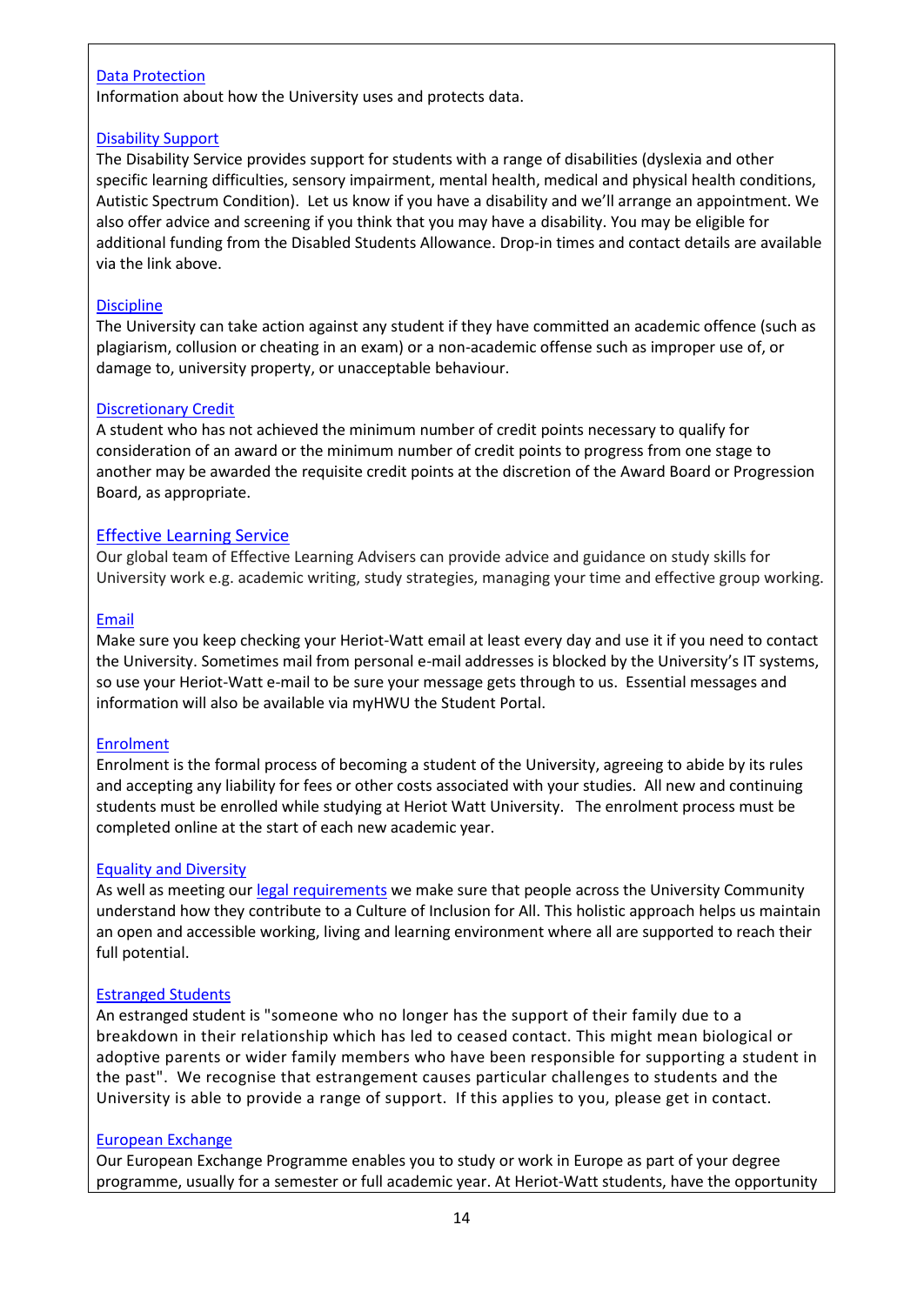to study at a wide range of institutions in Europe and my benefit from an Erasmus+ grant if the placement meets the criteria and is completed by 31<sup>st</sup> May 2023.

#### [Exchanges](https://www.hw.ac.uk/uk/students/studies/goglobal/exchange.htm)

An Exchange placement can be arranged with an institution abroad, outside of Europe. This can be arranged with your school Exchange Co-ordinator but it is the responsibility of the student to complete the application for that institution.

#### [Failing a Course](https://www.hw.ac.uk/students/studies/examinations/reassessment/what-if-i-fail-.htm)

Failing a course may be a setback, but it is not necessarily a disastrous one. Students who have failed can go on to pass resits and still graduate with a good degree. If you fail a course it is important you discuss this with your personal tutor in the first instance. Your personal tutor will be able to offer advice on how to obtain detailed feedback and suggest sources of support.

#### [Go Global](https://www.hw.ac.uk/students/studies/go-global.htm)

Go Global is the University's inter-campus transfer opportunity and offers students the opportunity to study at a different Heriot-Watt campus.

#### [Graduate Attributes](https://www.hw.ac.uk/services/academic-registry/quality/learning-teaching/graduate-attributes.htm)

Through your experience at Heriot-Watt University you will develop the skills and qualities of the four graduate attributes: specialist, creative, professional and global.

#### **[Graduation](https://www.hw.ac.uk/students/studies/graduation.htm)**

All the information you need to apply for and attend your graduation ceremony.

#### [Harassment and Bullying](https://www.hw.ac.uk/documents/anti-harassment-YogrJUJbRtp3uUxEMtY58r5ceYTT3X7mbDhS7-Aud-s.pdf)

Heriot-Watt University is committed to a working, learning and living environment that is free of discrimination and intimidation. If you feel that you are being bullied or harassed, in person or online, please talk to your personal tutor, or to Student Wellbeing.

#### [Health and Wellbeing](https://www.hw.ac.uk/students/health-wellbeing.htm)

During your time at University it is important to look after yourself and use the resources available to help you with this, including Wellbeing Services, and medical and dental services.

#### [Library Essentials](https://www.hw.ac.uk/services/is/library-essentials.htm)

Library essentials covers how to navigate the library service across campuses at the University. If you need to borrow a book or book out a study space this can be accessed from the library essentials webpage.

#### [Library Resources for Your Subject](https://isguides.hw.ac.uk/)

There is an Academic Support and Liaison Librarian supporting your subject or School. who can provide advice and guidance on library resources and developing your information skills. See also the online subject guides for information about books, journals and online resources for each subject area.

#### [Managing Your Money](https://www.hw.ac.uk/students/your-money.htm)

As a student you will find there is a lot to think about financially. For some of you, studying at university will be the first time you have had to manage your money and keep your expenditure within a fixed budget. Advice and support on money matters is available at all Heriot-Watt campuses.

#### [Maternity and Paternity](https://www.hw.ac.uk/uk/students/health-wellbeing/edinburgh/support-for-students-who-are-pregnant.htm)

The University has a set of published guidelines to ensure that students who become pregnant during their studies know where to seek advice and support, including on matters such as returning to study following a period of maternity leave and on requests for shared leave or paternity leave.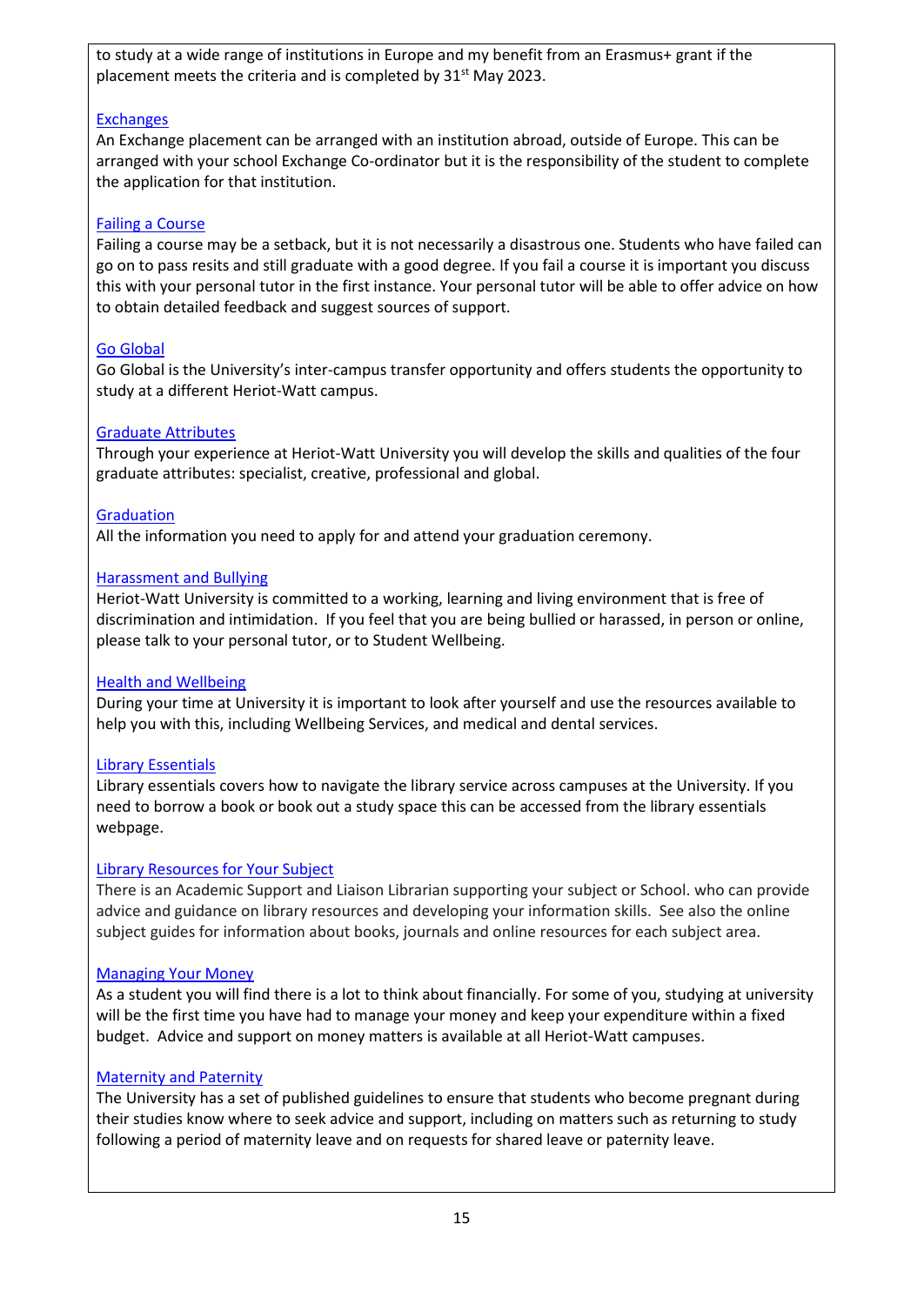#### [Mental Health](https://www.hw.ac.uk/students/health-wellbeing/edinburgh/disability/support/mental-health-problems.htm)

If you experience a mental health difficulty while at the University, or have a pre-existing mental health condition, you can discuss any issues and concerns with a professional counsellor or Student Advisor

#### [Mitigating Circumstances](https://www.hw.ac.uk/uk/students/studies/examinations/mitigating-circumstances.htm)

There are circumstances which, through no fault of your own, may have affected your performance in an assessment (exams or other assessment), meaning that the assessment has not accurately measured your ability. These circumstances are described as 'mitigating circumstances'. You can submit an application to have mitigating circumstances taken into account.

#### [MyHWU Student Portal](https://portal.hw.ac.uk/)

The Student Portal brings together your services and relevant information in one place. Below is a summary of the services available to you via the portal:

- Office 365 suite: through single sign-on, all of your Office 365 services will be accessible through the Portal.
- Library: whether you want to search for books or view your loans & reservations, the Portal allows you to do this on your phone or desktop.
- Canvas: access your courses here, including announcements, tasks and assignments.
- Student Information: all university-level regulations and policies relating to your studies can be found on the Portal.
- Campus and School News: the Portal enables the University to promote events and experiences which will help you develop your skills.
- Personalised: You can hide, add and move tiles on your dashboard.
- AskHWU: You can find everything you need to help you navigate your time at HWU through the new AskHWU search tile. Ask questions of the University and enquire directly with members of staff to get information about ID cards, student finance, confirmation of studies letters, exams, enrolment, Careers, Wellbeing Services and much more.
- Appointments: book appointments with a range of different services (Student Wellbeing Services, Careers, Finance etc.) through your student portal.

#### [Next Steps: Post-Result Help](https://www.hw.ac.uk/students/studies/examinations/reassessment/next-steps-post-results-help.htm)

Next Steps is a simple guide that can help you after you have received your course assessment results. The guide has information about importance of obtaining feedback from your assessments, and how to reflect and act on feedback to ensure you are more successful in your studies.

#### [People Finder](https://www.hw.ac.uk/uk/about/contact/people-finder.htm)

Find a key person on campus by using People Finder

#### [Personal Tutors](https://www.hw.ac.uk/uk/students/studies/personal-tutors.htm)

Every student has a member of academic staff allocated to them as a personal tutor who will be a key source of advice, guidance and support during your time at Heriot-Watt. Your personal tutor is your first point of contact if you need advice on any issue, both academic and non-academic, and can refer you to other support services where relevant for non-academic matters. Personal tutors provide a clear point of contact for you throughout your degree.

While social distancing is in operation, or if you are off campus, you can still arrange to meet your personal tutor remotely and contact them by email.

#### [Sexual Misconduct](https://www.hw.ac.uk/students/health-wellbeing/edinburgh/counselling/problems/sexual-misconduct.htm)

The University is committed to providing a safe environment that allows you to work, study, and fulfil your potential without fear of sexual misconduct and has a policy to combat sexual misconduct.

#### **[Software](https://www.hw.ac.uk/uk/services/is/it-essentials/software.htm)**

You can access a range of IT software provided by the University to help in your studies.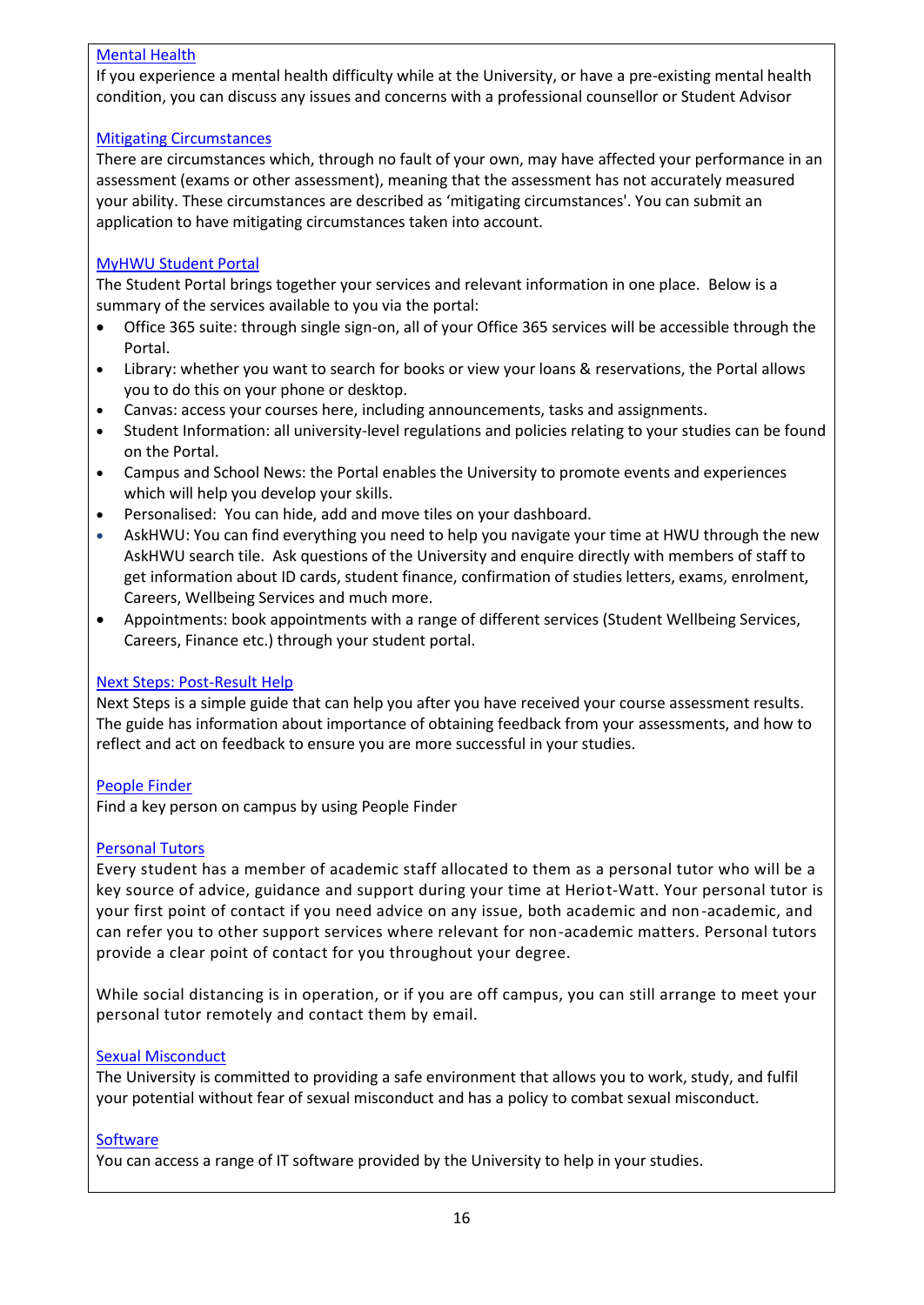#### [Student Success Advisors](https://www.hw.ac.uk/students/health-wellbeing/edinburgh/student-success-advice.htm)

Nobody knows the challenges of being a Heriot-Watt student better than those who have been through it all themselves. With the benefit of recent experience and successful study at Heriot-Watt, the Student Success Advisors will be able to offer advice to students based on their own experiences. They will also have an overview of the other support resources available at Heriot-Watt and point you in the right direction if you need it.

#### **Student Service Centre**

The Student Service Centre offers help and support relating to matters on enrolment, examinations, paying tuition fees, graduation, as well as advice for students holding a visa.

[Dubai Campus](https://www.hw.ac.uk/dubai/campus/student-service-centre.htm) [Edinburgh Campus](https://www.hw.ac.uk/services/student-service-centre.htm) [Malaysia Campus](https://www.hw.ac.uk/malaysia/student-services.htm)

#### [Student Fees, Funding and Additional Charges](https://www.hw.ac.uk/study/fees-funding.htm)

The University can give you advice about paying your tuition fees as well as information on scholarships and bursaries, and other means of financial support.

#### [Student Policies and Guidance](https://www.hw.ac.uk/students/student-policies.htm)

Our list of student policies can give you information on University regulations and guidance relating to issues including attendance, mitigating circumstances, mental health, and programme transfer.

#### [Student Surveys](https://heriotwatt.sharepoint.com/sites/registry-academicenhancement/SitePages/lt-student-surveys.aspx)

Feedback from students is extremely important as it allows the University to further improve and enhance what it offers to students. Surveys give students the opportunity to feedback their thoughts and opinions to the University.

#### [Temporary Suspension of Studies](https://www.hw.ac.uk/students/studies/leaving/temporary-suspension-studies.htm)

In certain situations, it may be in a student's best interests for them to suspend their studies temporarily to enable them to deal with particular issues and return at an agreed date. A Temporary Suspension of Studies (TSS) can be applied for and approved on the basis of genuine medical, personal, financial reasons or military service.

#### [Thinking of Leaving](https://www.hw.ac.uk/students/studies/leaving.htm)

If you are thinking about leaving university for whatever reason please talk through your decision with a member of staff at the university. Many students think about leaving university at some stage during their studies. If anything is bothering you or you are thinking about leaving, you can come along to a drop in to speak to a member of support staff to explore and understand all of your options.

#### **[Togetherall](https://www.hw.ac.uk/uk/students/health-wellbeing/edinburgh/big-white-wall.htm)**

Togetherall is an online support resource 24 hours a day every day which you can sign up to with your university email address then choose an anonymous username for your time on Togetherall. You can use Togetherall for help with a wide range of mental health and wellbeing issues.

#### **University Regulations**

Heriot-Watt has a detailed set of rules that govern how the University operates, these are the University's [Ordinances and Regulations](https://www.hw.ac.uk/uk/about/profile/governance/ordinances-regulations.htm). Ordinances are set by the Court, which is the University's governing body, outline how the University is governed. University regulations provide the framework for the University's academic work and the education of our students and they define our policies and procedures, and the support we provide to our students.

#### **Visa Advice**

Advice on visa requirements for studying at Heriot-Watt is available at all our campuses. [Visa Advice: UK Campuses](https://www.hw.ac.uk/students/international/uk/visas-immigration.htm) [Visa Advice: Dubai Campus](https://www.hw.ac.uk/study/apply/dubai/visa-requirements.htm)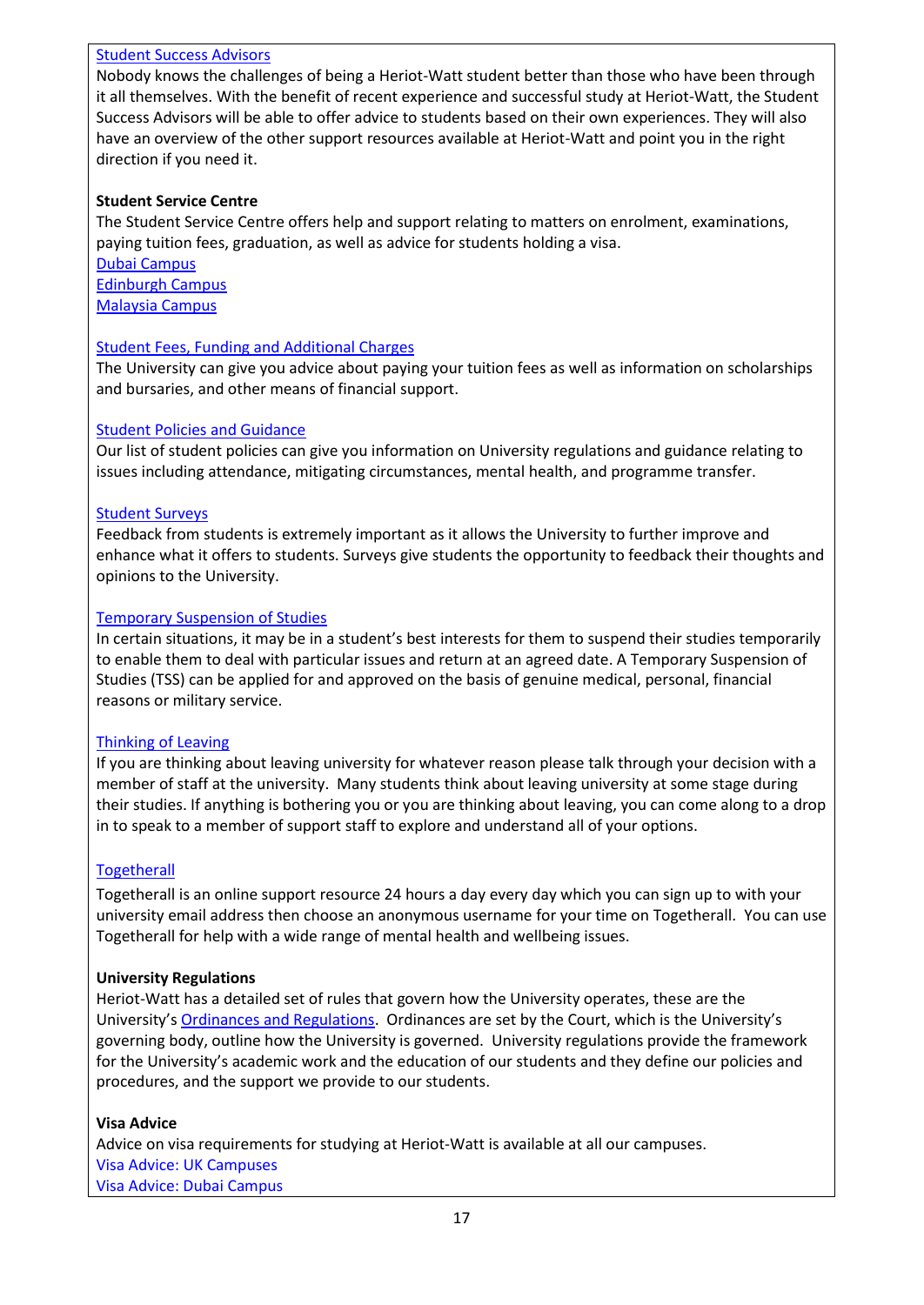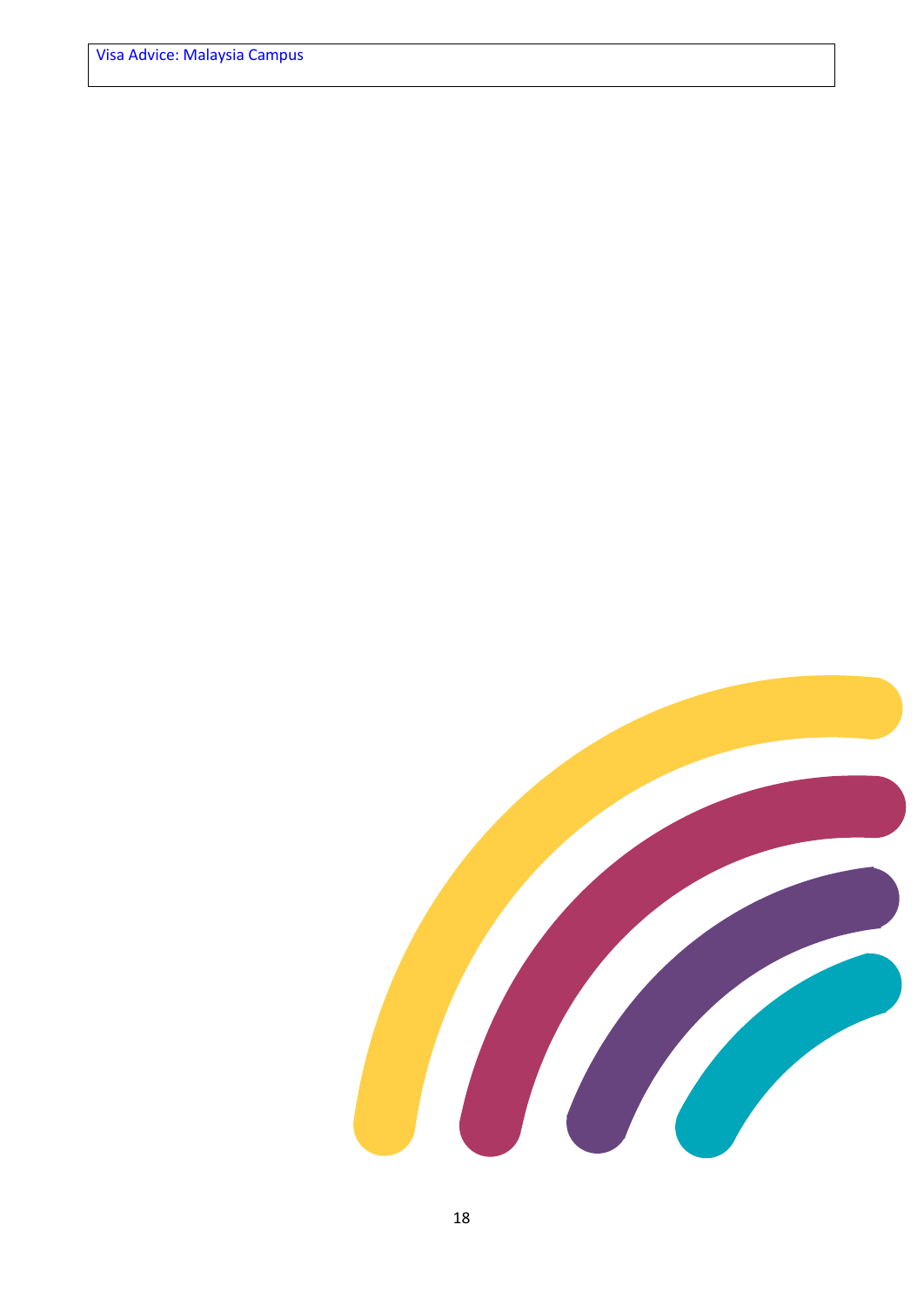## **Developing your Skills**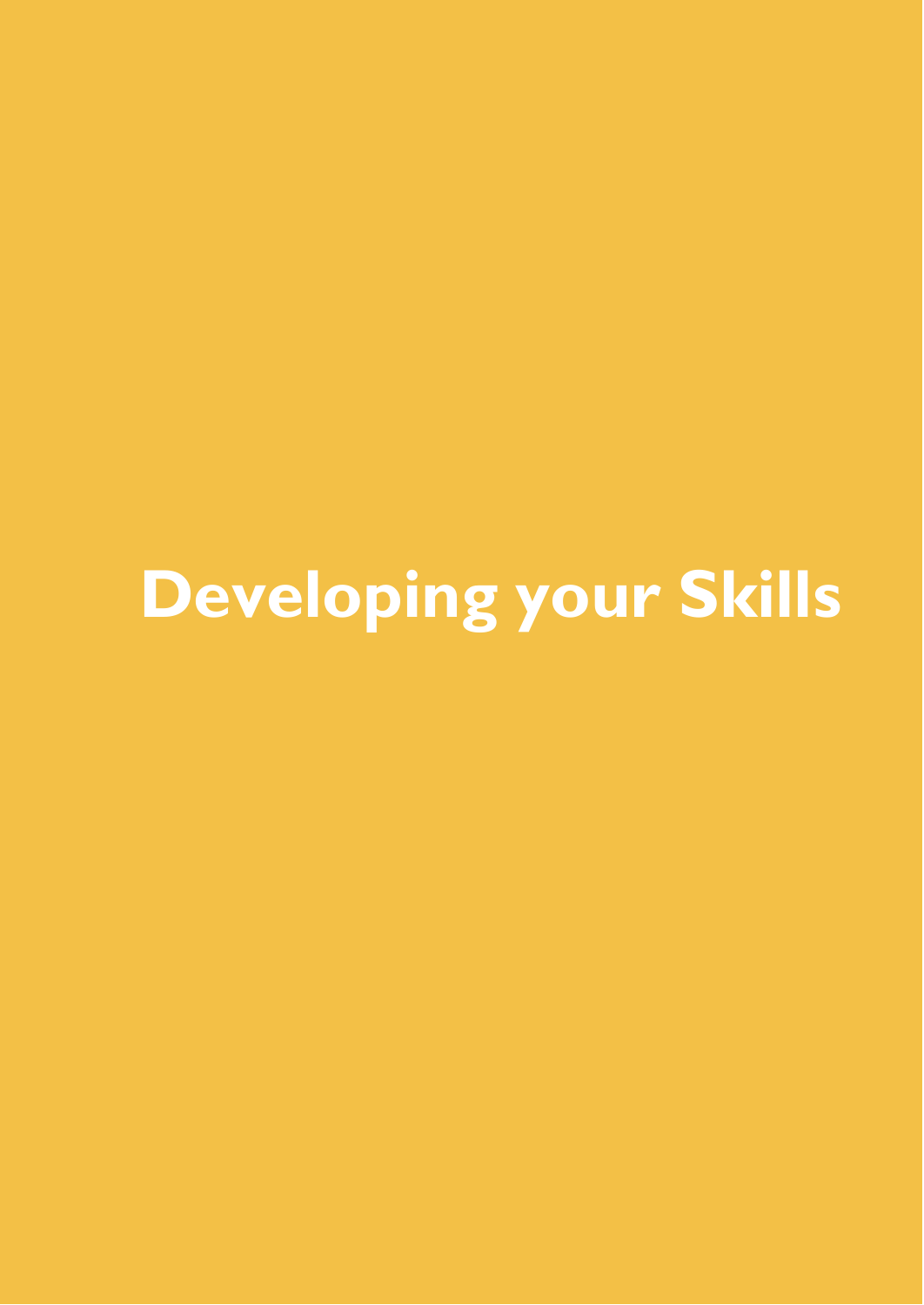## **Developing Your Skills**

#### **[Careers](https://www.hw.ac.uk/study/why/careers-advisory-service.htm)**

Careers advice and guidance is available to all students and recent graduates to help:

- Develop your employability skills
- Identify your potential career options
- Help you to find work experience/part time work
- Market yourself to employers

#### [Careers UK Campuses](https://www.hw.ac.uk/uk/students/careers.htm)

Careers: Dubai Campus, contact [dubaicareersandgradfutures@hw.ac.uk](mailto:dubaicareersandgradfutures@hw.ac.uk) [Careers: Malaysia Campus,](mailto:Careers:%20Malaysia%20Campus) contac[t MYCareers@hw.ac.uk](mailto:MYCareers@hw.ac.uk)

#### [Career Mentoring](https://www.hw.ac.uk/students/careers/uk/develop/career-mentoring-programme.htm)

Career Mentoring can connect a student with a professional working in a student's area of interest. The programme gives students an opportunity to gain an insight into what it is like working in a certain field. A mentor will also be able to support a student with their long-term career planning. This programme is mostly aimed at students in their penultimate year, however all students are welcome to apply.

#### [Enhanced Transcript](https://www.hw.ac.uk/students/studies/graduation/enhanced-transcript.htm)

An Enhanced Transcript is a formal University document which will include not only details of your award and grades, but also a range of academic and extra-curricular activities undertaken whilst at University. The Transcript is designed to help you to maximise your employability as it records your University achievements in one document which you can share with prospective employers and postgraduate recruiters.

#### [LinkedIn Learning](https://www.linkedin.com/learning-login/continue?forceAccount=false&authModeName=learning-SAML&authUUID=O4q5t9zzQCa7v3UuD%2F2NDw%3D%3D&redirect=https%3A%2F%2Fwww.linkedin.com%2Flearning%2F)

As a Heriot-Watt student, you have full, free access to LinkedIn Learning. The platform hosts over 12,000 digital courses on business, creative and technology topics. These courses are broken into bitesize sections, making it easy to focus on developing the skills you need.

#### [Maths Gym](https://mathsgym.hw.ac.uk/)

The Maths Gym is a cross-campus initiative aimed at supporting all Heriot-Watt students, from any subject, to strengthen their mathematical or statistical skills and gain confidence in applying these skills. We provide support through a variety of activities including:

- drop-in sessions
- one-to-one or small group appointments
- workshops.

Whether you want to brush up on basic skills or need help to understand new material from your course, the Maths Gym is there to help you.

#### [Skills Development](https://heriotwatt.sharepoint.com/sites/skillshub)

Studying at university gives you the opportunity to learn new skills or build on existing skills you already have. Information Services provide many workshops and resources to help you gain or develop the skills you will need to have a successful time at university.

#### [Study Spaces](https://www.hw.ac.uk/uk/services/is/library-essentials/study-spaces.htm)

Heriot-Watt provide a large number of modern and contemporary study spaces for both individuals and groups in convenient locations. Some of these spaces are open late and offer IT access as well as food and drink.

#### **Volunteering**

Volunteering offers you the opportunity to develop your skills and experience while helping your fellow students, your community or a charitable organisation. There are numerous opportunities for [volunteering](https://www.hwunion.com/volunteer/) within and outside the University. The Careers service also provide [advice](https://www.hw.ac.uk/students/careers/uk/jobs/volunteering.htm) on volunteering. Your experience as a volunteer can be logged and evidenced, and help enhance your employability.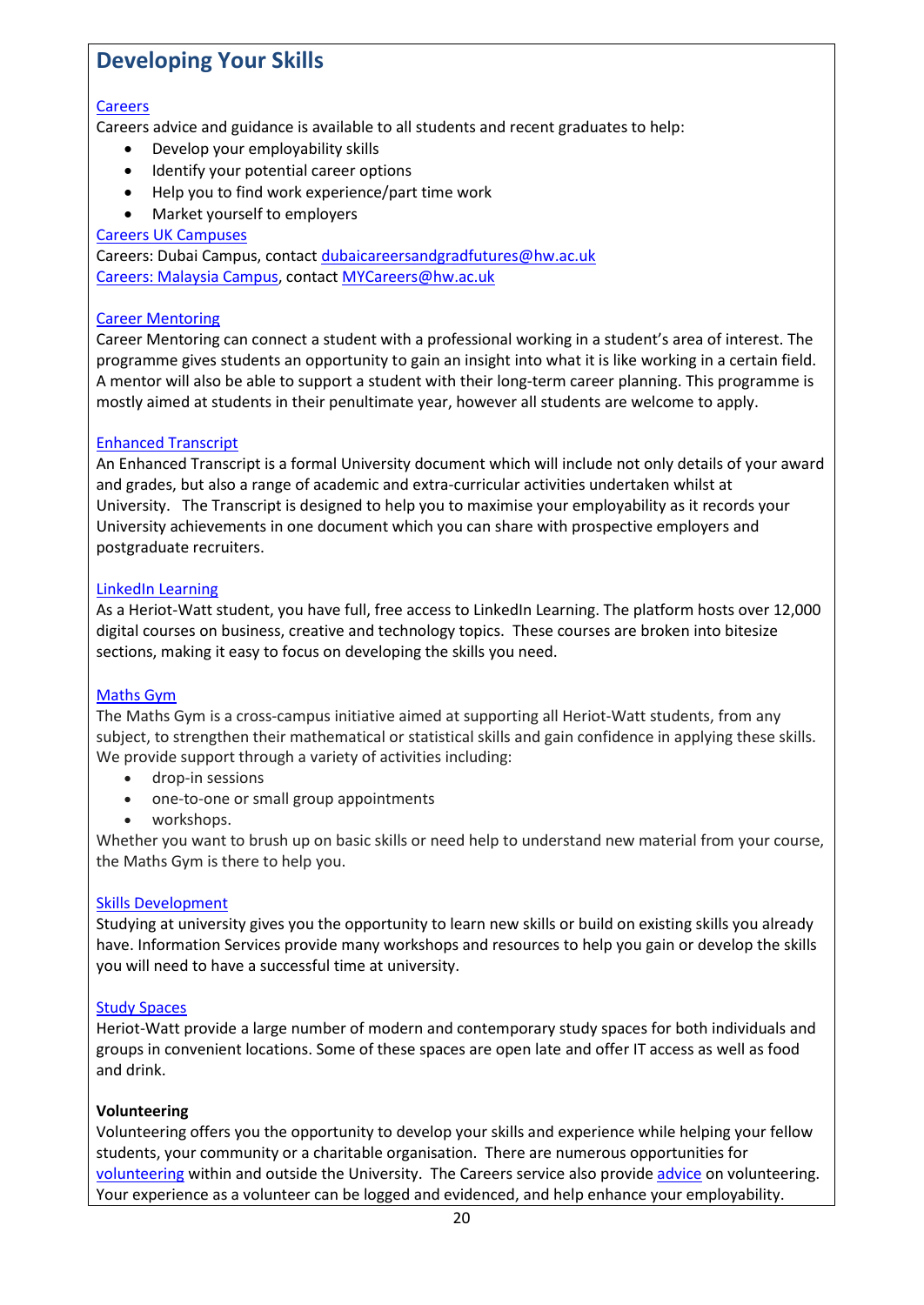## **Index**

| <b>Topic</b>                                         | <b>Section</b>                | Page             |
|------------------------------------------------------|-------------------------------|------------------|
| <b>Academic Appeals</b>                              | <b>Learning and Teaching</b>  | 5                |
| <b>Accommodation</b>                                 | <b>Our Community</b>          | 10               |
| <b>Alumni</b>                                        | <b>Our Community</b>          | 10               |
| <b>Amendment to Enrolment</b>                        | <b>Supporting Success</b>     | 13               |
| <b>Assessment</b>                                    | <b>Learning and Teaching</b>  | 5                |
| <b>Assessment Feedback</b>                           | <b>Learning and Teaching</b>  | 5                |
| <b>Assessment Results</b>                            | <b>Learning and Teaching</b>  | 5                |
| <b>Assistive Technology</b>                          | <b>Supporting Success</b>     | 13               |
| <b>Attendance and Absence</b>                        | <b>Supporting Success</b>     | 13               |
| <b>Care Experienced Students (Scottish Campuses)</b> | <b>Supporting Success</b>     | 13               |
| <b>Career Mentoring</b>                              | <b>Developing Your Skills</b> | 20               |
| <b>Careers</b>                                       | <b>Developing Your Skills</b> | 20               |
| <b>Caring Responsibilities (Scottish Campuses)</b>   | <b>Supporting Success</b>     | 13               |
| <b>Change of Address</b>                             | <b>Supporting Success</b>     | 13               |
| <b>Changing Your Course</b>                          | <b>Learning and Teaching</b>  | 5                |
| <b>Changing Your Programme</b>                       | <b>Learning and Teaching</b>  | 5                |
| <b>Childcare and School Information (Scottish</b>    |                               |                  |
| <b>Campuses</b> )                                    | <b>Supporting Success</b>     | 13               |
| <b>Complaints</b>                                    | <b>Supporting Success</b>     | 13               |
| <b>Counselling</b>                                   | <b>Supporting Success</b>     | 13               |
| <b>Data Protection</b>                               | <b>Supporting Success</b>     | 14               |
| <b>Disability Support</b>                            | <b>Supporting Success</b>     | 14               |
| <b>Discipline</b>                                    | <b>Supporting Success</b>     | 14               |
| <b>Discretionary Credit</b>                          | <b>Supporting Success</b>     | 14               |
| <b>Effective Learning Service</b>                    | <b>Supporting Success</b>     | 14               |
| <b>Email</b>                                         | <b>Supporting Success</b>     | 14               |
| <b>Enhanced Transcript</b>                           | <b>Developing Your Skills</b> | 20               |
| <b>Enrolment</b>                                     | <b>Supporting Success</b>     | 14               |
| <b>Equality and Diversity</b>                        | <b>Supporting Success</b>     | 14               |
| <b>Estranged Students</b>                            | <b>Supporting Success</b>     | 14               |
| <b>European Exchange</b>                             | <b>Supporting Success</b>     | 14               |
| <b>Exam Conduct and ID Checks</b>                    | <b>Learning and Teaching</b>  | $\boldsymbol{6}$ |
| <b>Exam Timetables</b>                               | <b>Learning and Teaching</b>  | $\boldsymbol{6}$ |
| <b>Examinations and Examination Diets</b>            | <b>Learning and Teaching</b>  | $\boldsymbol{6}$ |
| <b>Exchanges</b>                                     | <b>Supporting Success</b>     | 15               |
| <b>Exit Awards</b>                                   | <b>Learning and Teaching</b>  | $\boldsymbol{6}$ |
| <b>External Examiners Information</b>                | <b>Learning and Teaching</b>  | $\boldsymbol{6}$ |
| <b>Failing a Course</b>                              | <b>Supporting Success</b>     | 15               |
| <b>Faith and Belief</b>                              | <b>Our Community</b>          | 10               |
| <b>Go Global</b>                                     | <b>Supporting Success</b>     | 15               |
| <b>Graduate Attributes</b>                           | <b>Supporting Success</b>     | 15               |
| <b>Graduation</b>                                    | <b>Supporting Success</b>     | 15               |
| <b>Harassment and Bullying</b>                       | <b>Supporting Success</b>     | 15               |
| <b>Health and Wellbeing</b>                          | <b>Supporting Success</b>     | 15               |
| <b>Heriot-Watt Values</b>                            | <b>Our Community</b>          | 10               |
| <b>Library essentials</b>                            | <b>Supporting Success</b>     | 15               |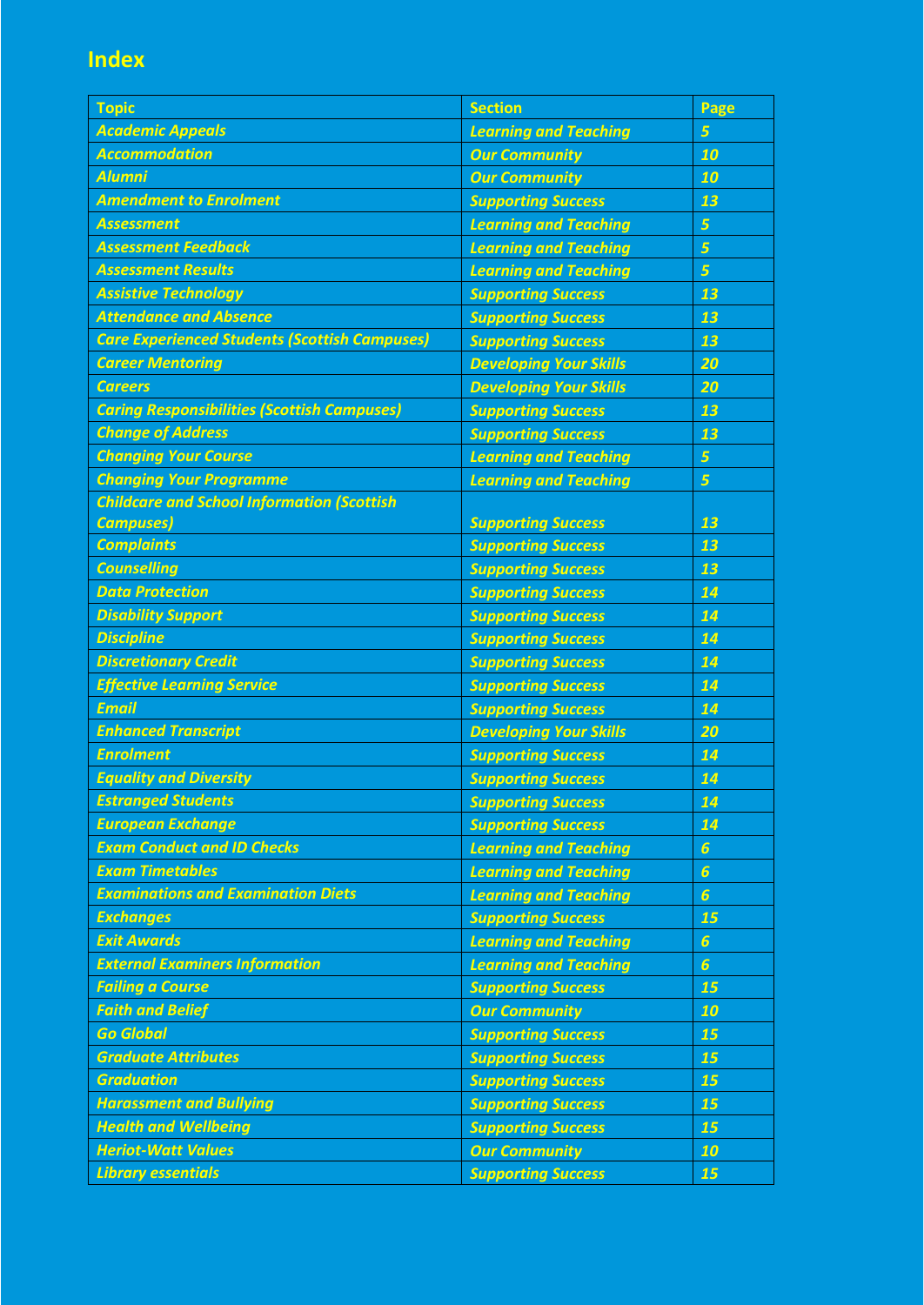| <b>Library Resources for Your Subject</b>                | <b>Supporting Success</b>     | 15               |
|----------------------------------------------------------|-------------------------------|------------------|
| <b>LinkedIn Learning</b>                                 | <b>Developing Your Skills</b> | 20               |
| <b>Managing Your Money</b>                               | <b>Supporting Success</b>     | 15               |
| <b>Maternity and Paternity</b>                           | <b>Supporting Success</b>     | 15               |
| <b>Maths Gym</b>                                         | <b>Developing Your Skills</b> | 20               |
| <b>Mental Health</b>                                     | <b>Supporting Success</b>     | 16               |
| <b>Mitigating Circumstances</b>                          | <b>Supporting Success</b>     | 16               |
| <b>MyHWU Student Portal</b>                              | <b>Supporting Success</b>     | 16               |
| <b>Next Steps: Post-Results Help</b>                     | <b>Supporting Success</b>     | 16               |
| <b>People Finder</b>                                     | <b>Supporting Success</b>     | 16               |
| <b>Periods of Study</b>                                  | <b>Learning and Teaching</b>  | $\overline{6}$   |
| <b>Personal Tutors</b>                                   | <b>Supporting Success</b>     | 16               |
| <b>Plagiarism</b>                                        | <b>Learning and Teaching</b>  | $\boldsymbol{6}$ |
| <b>Reassessment</b>                                      | <b>Learning and Teaching</b>  | $\overline{6}$   |
| <b>Recognition of Prior Learning and Credit Transfer</b> | <b>Learning and Teaching</b>  | $\overline{z}$   |
| <b>Recording of Lectures</b>                             | <b>Learning and Teaching</b>  | $\overline{6}$   |
| <b>Requirements for Awards</b>                           | <b>Learning and Teaching</b>  | $\overline{z}$   |
| <b>Residence Life (Edinburgh Campus)</b>                 | <b>Our Community</b>          | 10               |
| <b>Responsive Blended Learning</b>                       | <b>Learning and Teaching</b>  | $\overline{z}$   |
| <b>Sexual Misconduct</b>                                 | <b>Supporting Success</b>     | 16               |
| <b>Skills Development</b>                                | <b>Developing Your Skills</b> | 20               |
| <b>Software</b>                                          | <b>Supporting Success</b>     | 16               |
|                                                          |                               |                  |
| <b>Sport and Exercise</b>                                | <b>Our Community</b>          | 10               |
| <b>Student Communications Policy</b>                     | <b>Learning and Teaching</b>  | $\overline{z}$   |
| <b>Student Fees, Funding and Additional Charges</b>      | <b>Supporting Success</b>     | 17               |
| <b>Student Partnership Agreement</b>                     | <b>Our Community</b>          | 10               |
| <b>Student Policies and Guidance</b>                     | <b>Supporting Success</b>     | 17               |
| <b>Student Representation</b>                            | <b>Our Community</b>          | 11               |
| <b>Student Service Centre</b>                            | <b>Supporting Success</b>     | 17               |
| <b>Student Success Advisors</b>                          | <b>Supporting Success</b>     | 17               |
| <b>Student Surveys</b>                                   | <b>Supporting Success</b>     | 17               |
| <b>Study Spaces</b>                                      | <b>Developing Your Skills</b> | 20               |
| <b>Submission of Coursework Policy</b>                   | <b>Learning and Teaching</b>  | $\overline{7}$   |
| <b>Teaching Timetables</b>                               | <b>Learning and Teaching</b>  | $\overline{z}$   |
| <b>Temporary Suspension of Studies</b>                   | <b>Supporting Success</b>     | 17               |
| <b>Thinking of Leaving</b>                               | <b>Supporting Success</b>     | 17               |
| <b>Togetherall</b>                                       | <b>Supporting Success</b>     | 17               |
| <b>UK Armed Forces Reservists</b>                        | <b>Our Community</b>          | 11               |
| <b>University Regulations</b>                            | <b>Supporting Success</b>     | 17               |
| <b>Virtual Learning Environment</b>                      | <b>Learning and Teaching</b>  | $\boldsymbol{s}$ |
| <b>Visa Advice</b>                                       | <b>Supporting Success</b>     | 17               |